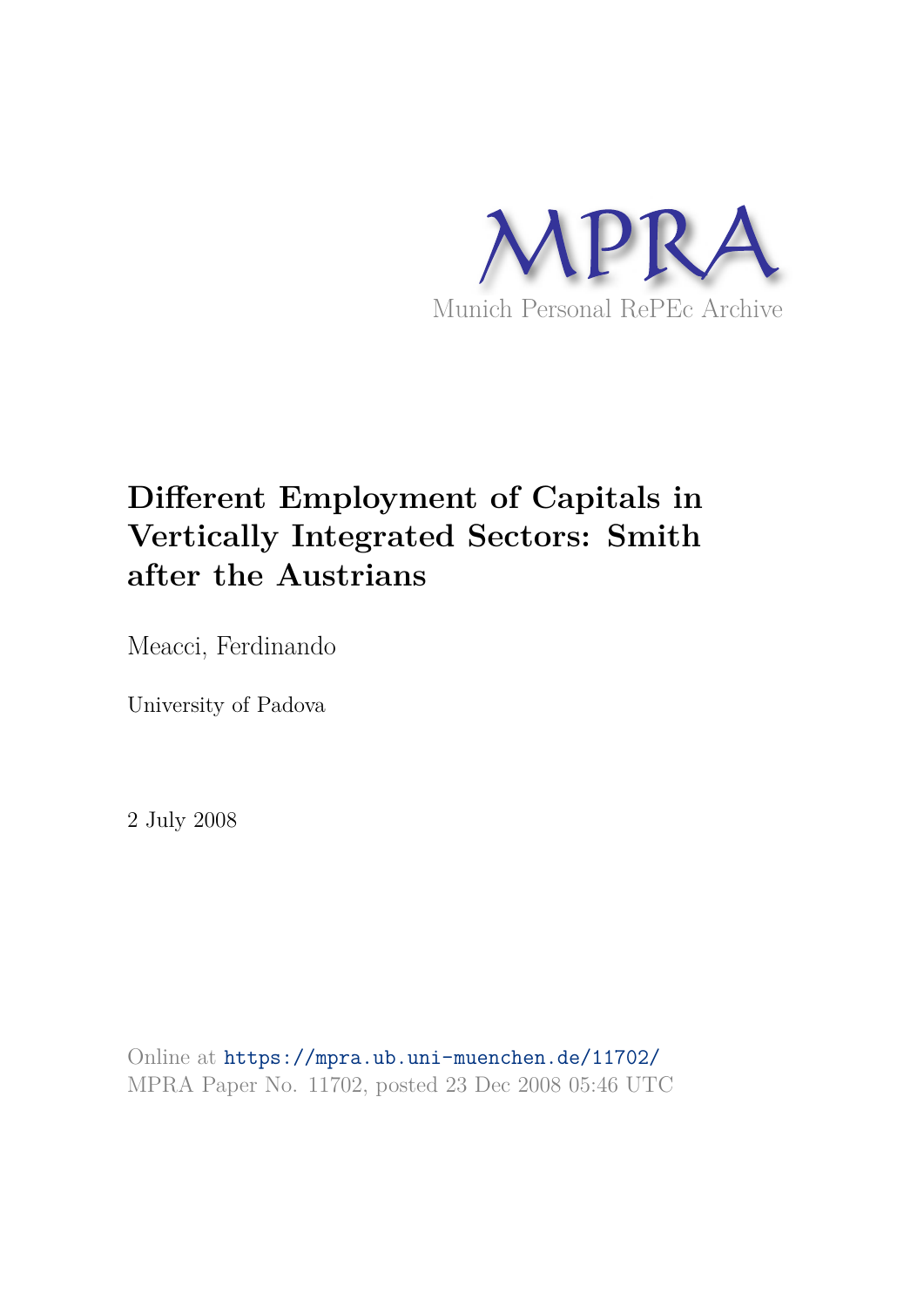# DIFFERENT EMPLOYMENT OF CAPITALS IN VERTICALLY INTEGRATED SECTORS: SMITH AFTER THE AUSTRIANS

by

Ferdinando Meacci Dipartimento di Scienze Economiche Via del Santo 33, 35123 Padova Fax +39 049 8274221 Email: ferdinando.meacci@unipd.it

## *1. Introduction*

 $\overline{a}$ 

After arguing that "Smith's failures to persuade economists were, like his successes, of two sorts: failures that were proper, and failures that would have been successes", Stigler (1976) claims that "the most conspicuous of Smith's proper failures was the hierarchy of employments of capital, presented in book 2, chapter 5, 'Of the Different Employments of Capital'"[1](#page-1-0). Stigler's position is not isolated. Chapter V, Book II, of *The Wealth of Nations* (henceforth: Chapter V) has attracted so many criticisms both in the classical period ("a doctrine so manifestly erroneous", McCulloch 1864: 121) and in modern times ("the most illogical argument", Cannan 1917: 68; "at first sight this is an awful muddle", O'Brien 1975: 208; "an argument that has struck many commentators as tortuous in the extreme", Blaug 1962: 56; "among the less successful parts of the edifice", Campbell and Skinner 1976: 32; "ambiguous, confusing and mutually inconsistent", Negishi 1989: 95) that nowadays it is either ignored as an innocuous *divertissement* or is regarded as one of the gravest contradictions of Smith's system of thought<sup>[2](#page-1-1)</sup>.

The purpose of this paper is to part from the mainstream of these interpretations and to show that Chapter V is rather one of Smith's "failures that would have been successes". It will be argued that the key for getting to this conclusion lies in two notions that have been developed in economic theory long after Smith wrote the *Wealth*. One is the old Austrian notion of time-consuming methods of production and the related principle of the higher productivity of more roundabout methods (Böhm-Bawerk, 1888 [1959]). The other is the notion of vertical division of labour

<span id="page-1-0"></span><sup>1</sup> The true title of Smith's chapter is "Of the Different Employment [singular] of Capitals [plural]". From what follows it results that Stigler's misprint is not devoid of analytical consequences.

<span id="page-1-1"></span><sup>2</sup> For a few exceptions, see Anspach (1976) and Jeck (1994, 1998). For two alternative reconstructions, see Hollander (1973) and Negishi (1989).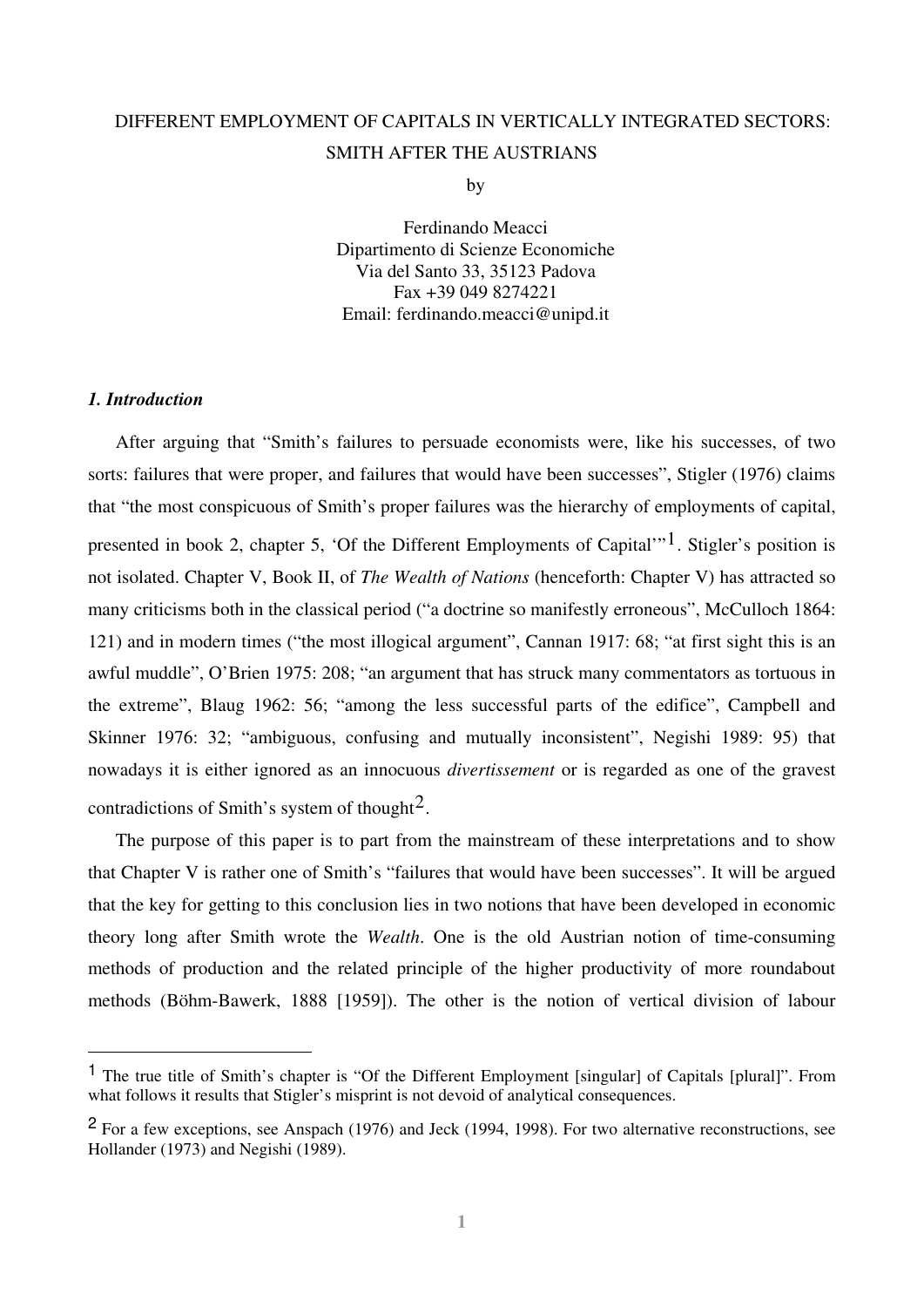(Hayek, 1941:.73-74) and the more modern notion of vertical integration (Hicks, 1973; Pasinetti, 1973). These notions, it will be argued, are implicit in Smith's theory of capital and can be utilized in reconstructing his arguments on the different employment of capitals. This reconstruction will be achieved in this paper by determining not so much what Smith *meant* (an impossible task if it is true that they are not only "tortuous" but also "ambiguous, confusing and mutually inconsistent"); but rather what he *should have meant* to be consistent with other parts of his theory or, more precisely, what his arguments *mean* after the improvements added to the intergenerational theory of capital by the Austrians (by Böhm -Bawerk, in particular). In this sense the paper is an attempt to specify Marshall's remark on Smith that "there is scarcely any economic truth now known of which he did not get some glimpse" (Marshall 1961: 757) or Samuelson's more general remark that "inside every classical economist is a modern economist trying to get out" (Samuelson 1977:  $42<sup>3</sup>$  $42<sup>3</sup>$  $42<sup>3</sup>$ .

The paper is structured as follows. Section 2 provides a sketch of the links between the Classical (Smith's) and the Austrian (Böhm-Bawerk's) theory of capital through Hicks's and Pasinetti's notions of vertical integration. Sections 3 and 4 focus on the different arguments of Smith's Chapter V and on the two points of view (of an individual and of society at large) from which capital can be observed and without which these arguments cannot be understood. The arguments of Chapter V are then re-examined in Sections 5 to 10 in the light of the Austrian principle of the higher productivity of roundabout methods and of the two viewpoints from which capital can be observed. The notion of vertical division of labour is utilized in section 8 in association with this principle in order to reconstruct Smith's own notions of "quantity" and "productivity" of productive labour. A summary of our reconstruction of Smith's arguments is provided in Section 11.

#### *2. The Austrian method and the notion of vertical integration*

 $\overline{a}$ 

The links between the classical (Smith's) and the Austrian (Böhm-Bawerk's) theories of capital have been seldom noticed in the literature. What keeps them apart and what makes them look like two alternative theories are the very different theories of *value* on which they are based. The gulf between the classical and the Austrian theory of value is indeed so deep that it must have obstructed any attempt to identify similarities between the corresponding theories of *capital*[4](#page-2-1). If, however, we

<span id="page-2-0"></span><sup>3</sup> This remark should be understood in the light of Samuelson's earlier observation that "there is a worse sin than the anthropomorphic one of reading modern analysis into older writers' works. There is in addition the sophisticated-anthropomorphic sin of not recognizing the equivalent content in older writers because they do not use the terminology and symbols of the present" (Samuelson 1949: 373).

<span id="page-2-1"></span><sup>4</sup> The differences between the classical and the Austrian theory of *value* are so deep, and their grounds so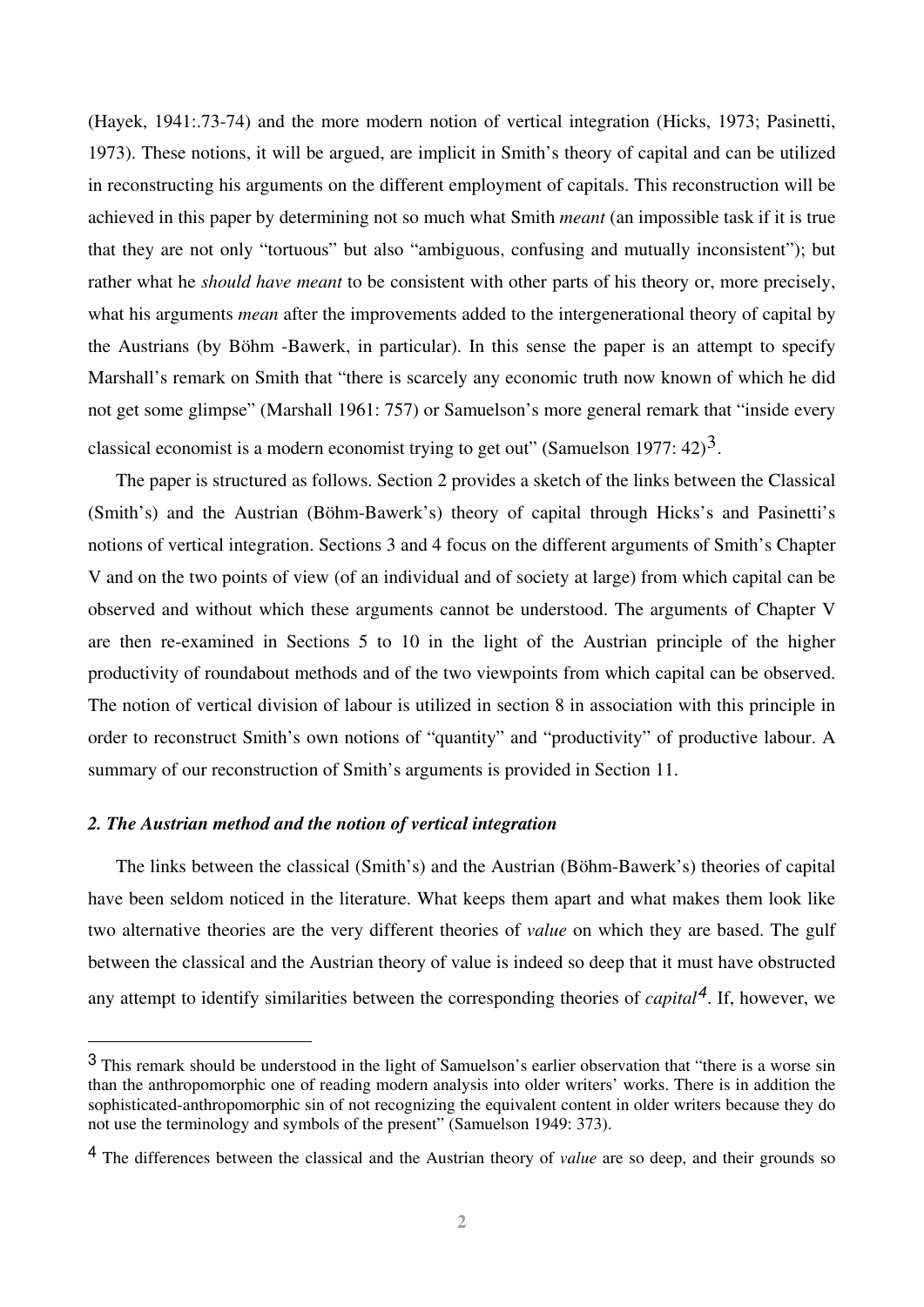leave aside the theory of value and we focus instead on the few *concepts* on which the classical and Austrian theories of capital stand rather than on the forest of *words* in which these theories are wrapped up by different authors in different ages, some similarities emerge to the benefit of the classical theory. Some of these similarities have been noticed by Hicks:

"The concept of production as a process in time, with capital (the *capital account*) as the 'report' that is made in the present on the state of that process, is not specifically 'Austrian'. It is just the same concept as underlies the work of the British classical economists, and it is indeed older still – older by far than Adam Smith….What Böhm-Bawerk did was to take the classical concept of capital, and to marry it with the theory of individual choice which he got from Menger. To his contemporaries (such as Marshall and Clark) who were already converted to a utility theory that was fairly similar, the latter part of his work was not particularly striking. They were much more impressed by his trenchant re-formulation of the classical concept of capital, which seemed to them quite outré, *because they themselves were rejecting it*. The principal reason why they rejected it was that it could not find a place in static theory. The only capital that could find a place in a static theory was a capital that meant capital goods –'appliances', as Marshall likes to say" (1973: 12-3).

The similarity indicated by Hicks is a similarity of method. For, given the three methods available "when constructing a model", i.e. the "method of sectoral disintegration" (exemplified in the inputoutput scheme), the "method of von Neumann" (by which firms are regarded as buying whatever they need at the beginning and selling whatever they have at the end of an arbitrarily short period), and Hicks's own "Neo-Austrian method" (by which activities are viewed as stages of a vertically integrated process along which original inputs are turned into final outputs according to a *single* production *plan*), Hicks (1973) argues that the latter method, which is most evidently adopted in the Austrian theory of *capital* and underlies its crucial notion of time-consuming (roundabout) methods of production, is also implicit in the classical theory of capital.

It is interesting to note, however, that the method of vertical integration can be used in two different analytical contexts depending on whether it is part, as in Hicks's Neo-Austrian method, of a vertically-integrated "production plan" (i.e. of an individual mind planning the whole course of production from *extracting* the raw materials to *selling* the consumption goods) or of a verticallyintegrated "set of activities" from the *extraction* of raw materials to the *sale* of consumption goods. The latter context can rather been noticed behind Pasinetti's adoption of the same method (1973) (for this author rather starts from the "horizontal" data of the input-output scheme and turns them into the "vertical" data of the vertically-integrated processes by his inverse-matrix device). In spite

little investigated, that they seem to be responsible not only for the neglect shown by Austrians and non-Austrians alike for the similarities between the two theories of *capital* but also for the scorn that some modern-day Austrians have poured on Smith's system of thought (which does indeed hinge on his labour theory of value). See, for an astonishing example, Rothbard (1995, Vol. I, chapter 16).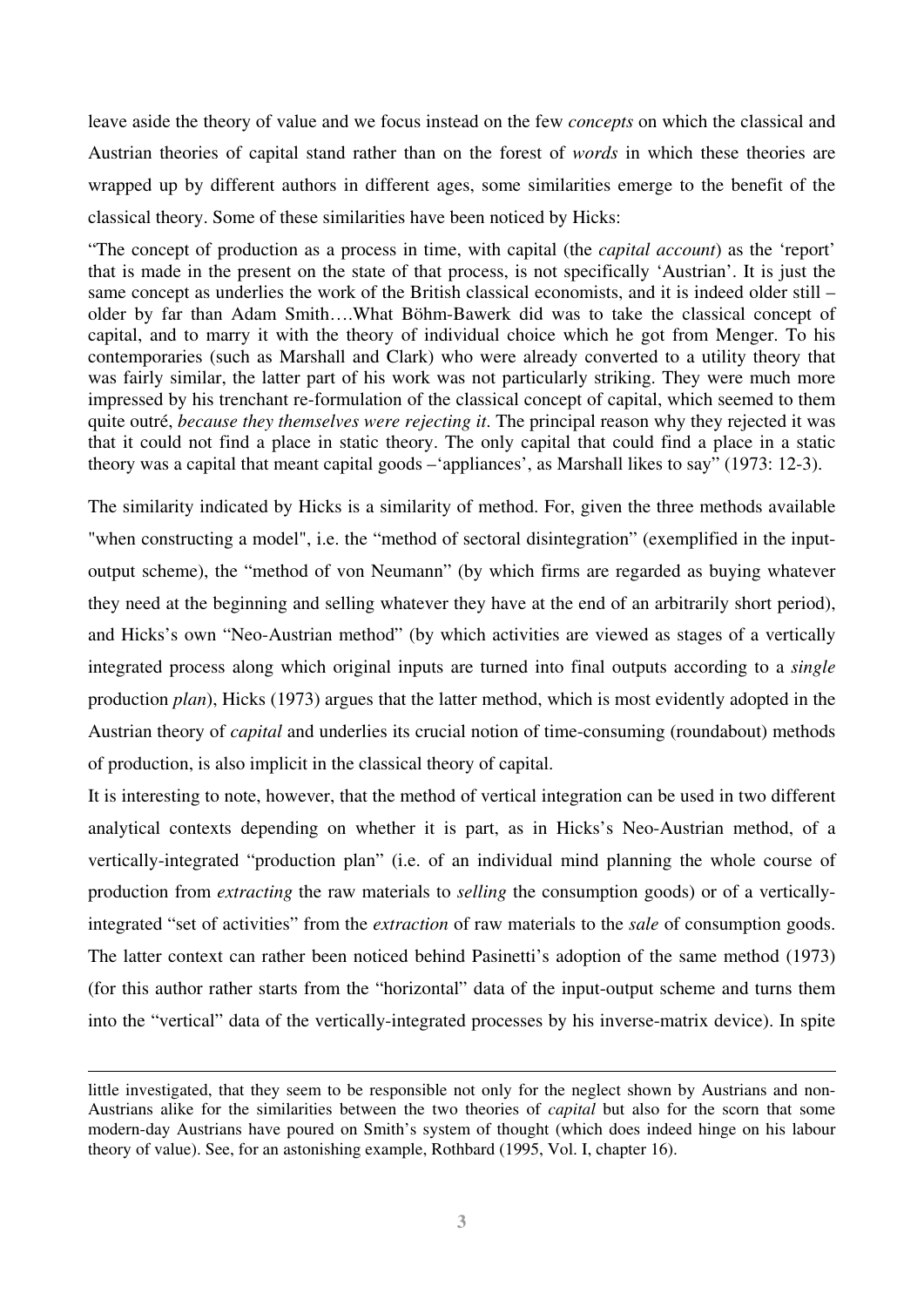of these differences, Pasinetti joins forces with Hicks at least in noting that "very few notions in economic analysis are so seldom explicitly mentioned as the notion of vertical integration and are at the same time so widely used, implicitly or without full awareness". He also points out that Smith and the other classical economists are among those who made use "implicitly or without full awareness" of the notion of vertical integration.

This paper starts from Hicks's and Pasinetti's common method in order to prove that the notions of vertical integration and of time-consuming methods of production, though never "explicitly mentioned" in classical economics, are applied by Smith "without full awareness" and are very helpful in clarifying the *"*ambiguous, confusing and mutually inconsistent" arguments of Chapter V.

#### *3. Smith's five arguments on the different employment of capitals*

Smith's Chapter V is a development of the statement of Chapter III that capital "maintains but productive hands" or, which is exactly the same, "pays the wages of productive labour". This development starts as follows:

"Though all capitals are destined for the maintenance of productive labour only, yet the quantity of that labour which equal capitals are capable of putting into motion, varies extremely according to the diversity of their employment; as does likewise the value which that employment adds to the annual produce of the land and labour of the country" (*WN*, II, V: 381).

The most significant aspect of this sentence is the parallelism between (a) the *quantity* of labour "which equal capitals are capable of putting into motion" and (b) the *value* "which that employment adds to the annual produce of the land and labour of the country". Argument (a) will here be called the "quantity argument" and argument (b) the "value argument". After saying that these "equal capitals" are the capitals of four different *individuals* called the "farmer", the "manufacturer", the "wholesale merchant" and the "retailer" and after referring the diversity of their employment to whether they are employed in the corresponding *sectors* of "agriculture", "manufactures", "wholesale trade" and "retailing", Smith introduces a third argument. This refers to the role played by the capitals of these individuals in *replacing* the capitals employed by their suppliers. This argument will here be called the "replacement argument" and will be labelled by letter (c). Later in the chapter, however, and in the following Book III Smith develops two further arguments that are somewhat related to the previous arguments. They will here be called the "international argument" and the "stages-of-growth argument". These arguments, here to be labelled by letters (d) and (e),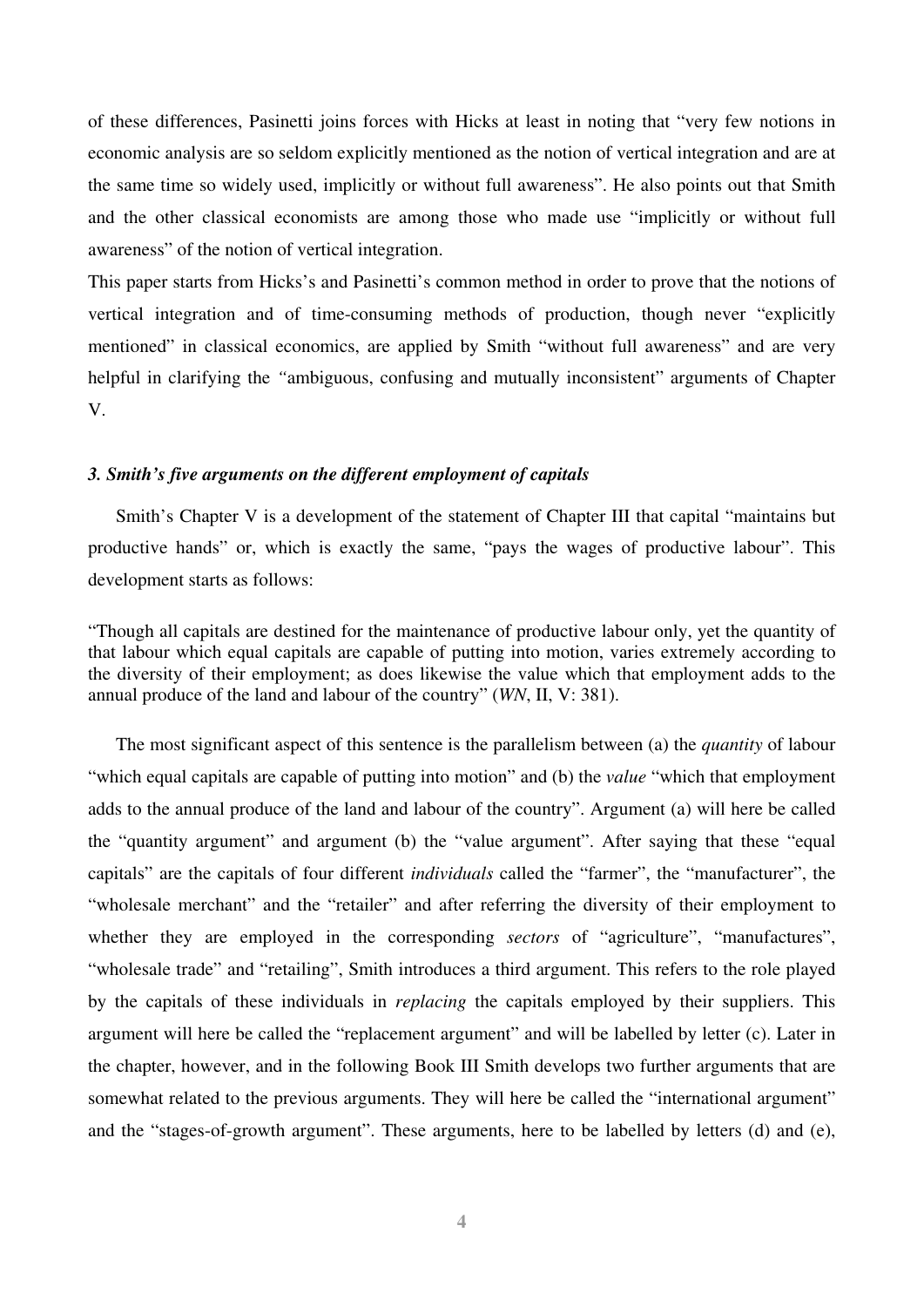will be discussed at the end of the paper as if they were two different annexes to arguments (a), (b) and (c).

### *4. Two points of view in Smith's theory of capital*

 $\overline{a}$ 

Our analysis of Smith's arguments will start from argument (c). This argument applies to each of the four individuals mentioned above and is rendered as follows with regard to the "retailer":

"The capital of the retailer replaces, together with its profits, that of the merchant of whom he purchases goods, and thereby enables him to continue his business. The retailer himself is the only productive labourer whom it immediately employs. In his profits, consists the whole value which its employment adds to the annual produce of the land and labour of the society" (*ibid*.: 383).

A proper understanding of argument (c), as well as of arguments (a) and (b), requires a previous understanding of the distinction between the point of view of an *individual* and the point of view of *society* on which Smith's theory of capital is based<sup>[5](#page-5-0)</sup>. The starting point for identifying the relationship between this distinction and the arguments above is Smith's statement about the "four different ways" in which "a capital may be employed" (i.e. in agriculture, manufacturing, wholesaling, retailing), each of these ways being necessary either to "the existence or extension of the other three, or to the general conveniency of the society" (*WN, II*, V: 381). This statement should be related to the introductory statements of Chapter I, Book II, of the *Wealth of Nations* where Smith deals with the "two different ways" in which "a capital may be employed so as to yield a revenue or profit to its employer": while these statements show that an individual can reap a profit from his capital either "by keeping it in his own possession" or "by parting with it", the statement above may be simplified as follows: granting that capitals are employed by their owners (in either of those two ways) in order to reap a profit for themselves, how can this employment contribute to "the general conveniency of the society", i.e. to the wealth of the nation (national revenue)? Smith's answer seems to be: in any of the "four different ways" discussed in Chapter V. But why is each of these four ways a necessary condition for the existence or extension of the other three? Here Smith's answer could run as follows: those four different ways are *alternative* ways of employing a

<span id="page-5-0"></span><sup>5</sup> This distinction did not escape Böhm-Bawerk's attention to the extent that he regarded it as "the source of egregiously important consequences for the development of the concept of capital" (1888 [1959], Vol. II, pp.19-20) and, we should add, of the *theory* of capital itself. For, as Böhm-Bawerk pointed out, "we have been confronted ever since by that strange phenomenon which was to become the fountainhead of so much error and confusion, and which consisted in the oddity that two radically different series of phenomena and problems were treated under the same name" (*ibid*., p.209). See also, more generally, the initial chapters of the *Positive Theory*.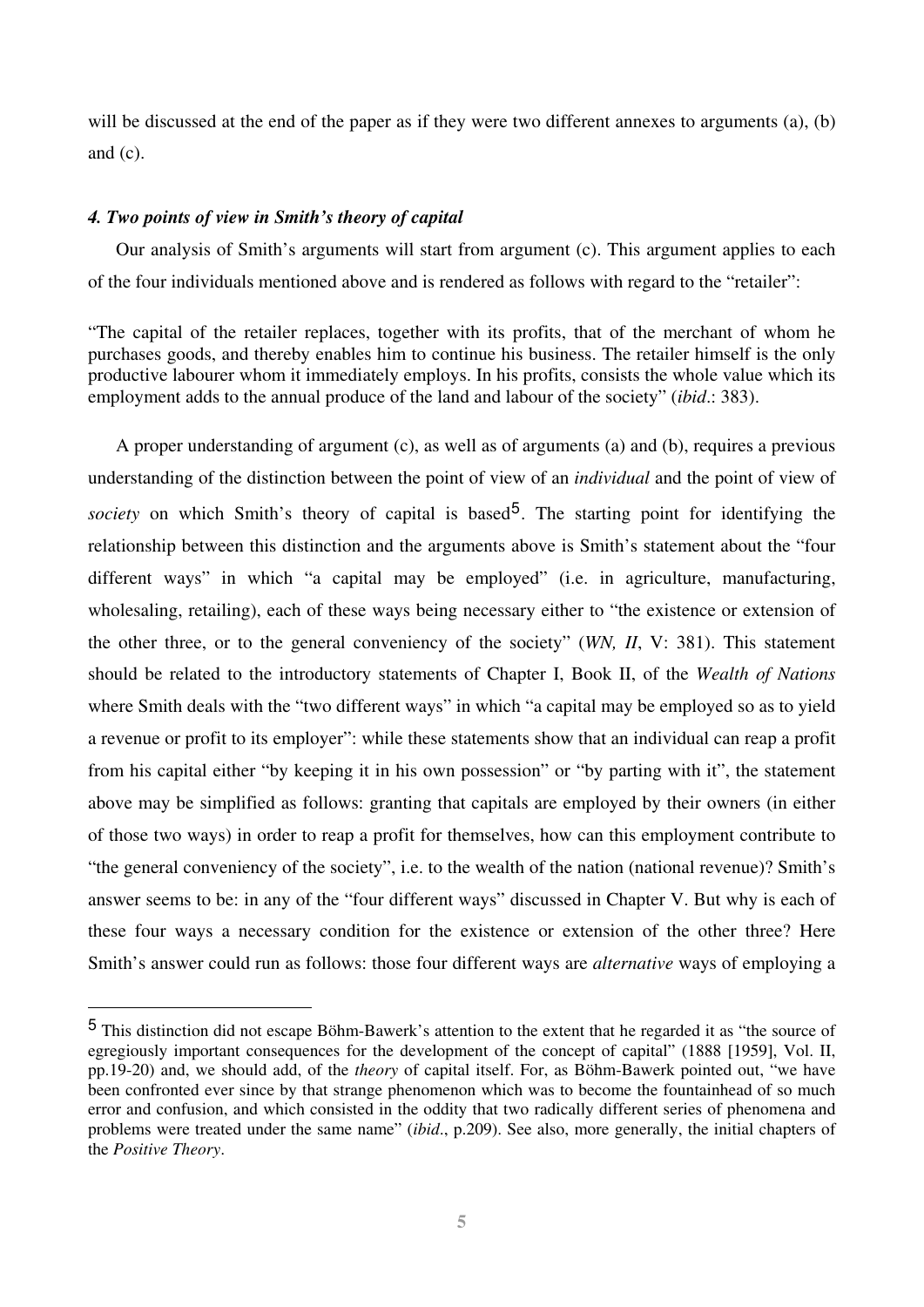capital of given size in a given period when this capital is considered (as *money* capital) from the point of view of an *individual* (its owner) while they are *complementary* stages in the process by which the "rude produce" is annually turned into the "necessaries, conveniences and amusements" available in the whole society, i.e. when it is considered from the point of view of *society* (as *real* capital). This implies a distinction between the process by which *profit* accrues to an individual and the process by which *wealth* accrues to a nation, however intertwined the two processes may be<sup>[6](#page-6-0)</sup>. Capitals can indeed be studied according not only to their *direct* impact on the accounts of their owners (i.e. on the profits these individuals reap from their own capitals) but also to their *indirect* impact on the economy of society (i.e. through the multiplication of the use values resulting, according to the arguments of Chapter V, from their role in raising the rude produce, manufacturing this produce, transporting it where it is wanted, parcelling it out to its proper consumers). From this higher standpoint, the sectors in which the capitals of these individuals (whether "farmers", "manufacturers", "wholesale merchants" or "retailers") are employed can be studied either in the light of the "horizontal" approach of the modern input-output scheme or in the light of the "vertical" approach of the Austrian method. According to this method, they can also be regarded as different *stages* of the vertically-integrated process along which the "rude produce" (for the existence of which no previous labour was expended) is first extricated from the ground, the water, the womb etc. and is later turned by labour into the necessaries and conveniencies that make up the final output to be consumed by the different members of a nation<sup>[7](#page-6-1)</sup>. Thus, as one descends from one to another of these stages along the vertically integrated process, two parallel increases occur: one is

<span id="page-6-0"></span><sup>6</sup> For a wider discussion of these processes and of the notions of "relative" and "positive" profit associated with them, see Meacci (2006). This point is completely missed by McCulloch, one of the early critics of Chapter V. See, for instance, McCulloch, 1864, Ch. VI and p.124. For an Austrian view of the link between *money* capital (the "originary form" of an individual capital) and *free* capital (i.e. Smith's "funds destined to the maintenance of productive labour" as the "originary form" of the capital of society), see Strigl (1934 [2000]).

<span id="page-6-1"></span><sup>7</sup> Chapter V is not the only place where Smith's outdated *terminology* must be separated from his underlying *analysis*. This separation is almost always needed when interpreting or reconstructing Smith's system of thought from his crucial –and rather convoluted- theory of value to his popular -and scarcely understooddistinction between productive and unproductive labour (sometimes and misleadingly rendered by Smith as a difference between two sets of *labourers*). See, in this connection, Schumpeter's remarks about the "irrelevancies" which accompany the essential meaning of this distinction in Smith's "clumsy and inconsistent" handling of it (1954: 192). Schumpeter's remarks echo Marx's appeal to separating the *esoteric* from the *exoteric* aspects of Smith's theory and provide the benchmark for the reconstruction of Chapter V attempted in this paper. Indeed, the Austrian tradition is here utilized to achieve this separation within Smith's "clumsy and [apparently] inconsistent" treatment not only of productive and unproductive labour (see below section 8) but also of the relation between capital and productive labour (the central subject of Chapter V).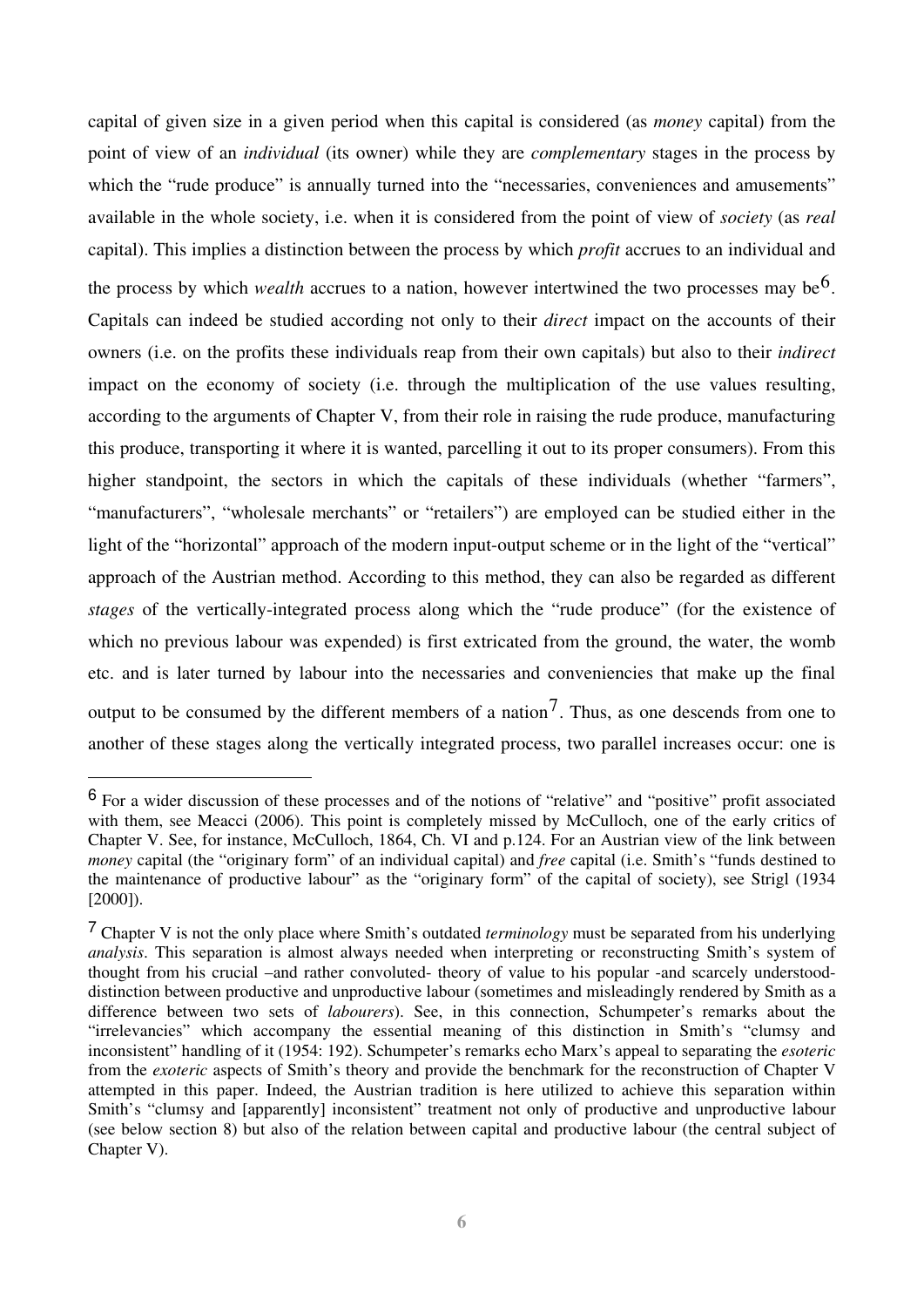the increase of *use values* due to the application of the productive labour supported by the capital employed in each stage; the other is the increase of *exchange values* due to the profits to be paid on the capital employed in each successive stage. To prevent an unwarranted flow of capitals from one stage to another (a disequilibrating phenomenon which is not taken into consideration in the stationary economy assumed throughout Chapter V) these profits must be equal on capitals of equal size whatever the stage in which they are employed by their owners<sup>[8](#page-7-0)</sup>.

#### *5. The replacement argument*

 $\overline{a}$ 

The two points of view from which capital can be observed and without which the arguments of Chapter V cannot be understood are necessary for coordinating the replacement argument, the quantity argument, and the value argument mentioned above. This amounts to a coordination of the meanings of the verbs "to replace" and "to put into motion" which are repeatedly used in Chapter V for indicating two different functions performed by the same capitals in each particular stage. One is the function by which a given (individual) capital employed in a particular stage replaces another (individual) capital employed in a previous stage; the other is the function by which this capital puts into motion, as a fraction of the capital of the whole society, a certain quantity of productive labour. It goes without saying that the *forms* by which capital presents itself in the former case are different from the forms by which it presents itself in the latter: these are the forms of *money* capital in the former, and of *wage* capital (free capital) in the latter case. And it goes equally without saying that the function performed by capital is, in the former case, to bring about a change of *property* and a circulation of *money* whereas it is, in the latter case, to bring about a change of *matter* and a creation of real *wealth*. Thus Smith's convoluted arguments imply that, as one descends from one stage to another, the function performed by a given capital is weaker and weaker if this capital is

<span id="page-7-0"></span><sup>8</sup> The equality of profits on the equal capitals employed in different stages is needed in Smith's analysis in order to coordinate the existence of different capitalists along the vertically-integrated process with the different amounts of labour commanded by their capitals in each particular stage. This analysis is based on a snapshot of a capitalistic economy irrespective of any increase or decrease of its total capital. In this sense, Chapter V is (along with Chapter IV) just an appendix or a note to Chapter III, *The accumulation of capital, or of productive and unproductive labour*, which is the core of Book II of the *Wealth of Nations*. This implies that what Garrison (1998) calls the "intertemporal Adam Smith" is not the author of Chapter V. The reason for this is not that the intertemporal dimension is missing in this Chapter (this paper is indeed devoted to highlighting this dimension) but that no accumulation of capital is here thought to be under way and no saving or productive labour is here thought as being added to the amount already existing in the whole society. Garrison's "intertemporal Adam Smith" is, rather, the author of Chapter III, Book II (the title of which is, for once at least, neither "clumsy" nor "inconsistent" with its central arguments). He is the author, that is, of the "principle that prompts to save", of the impact of this principle on the accumulation of capital and of the further impact of this accumulation on the increase of national wealth.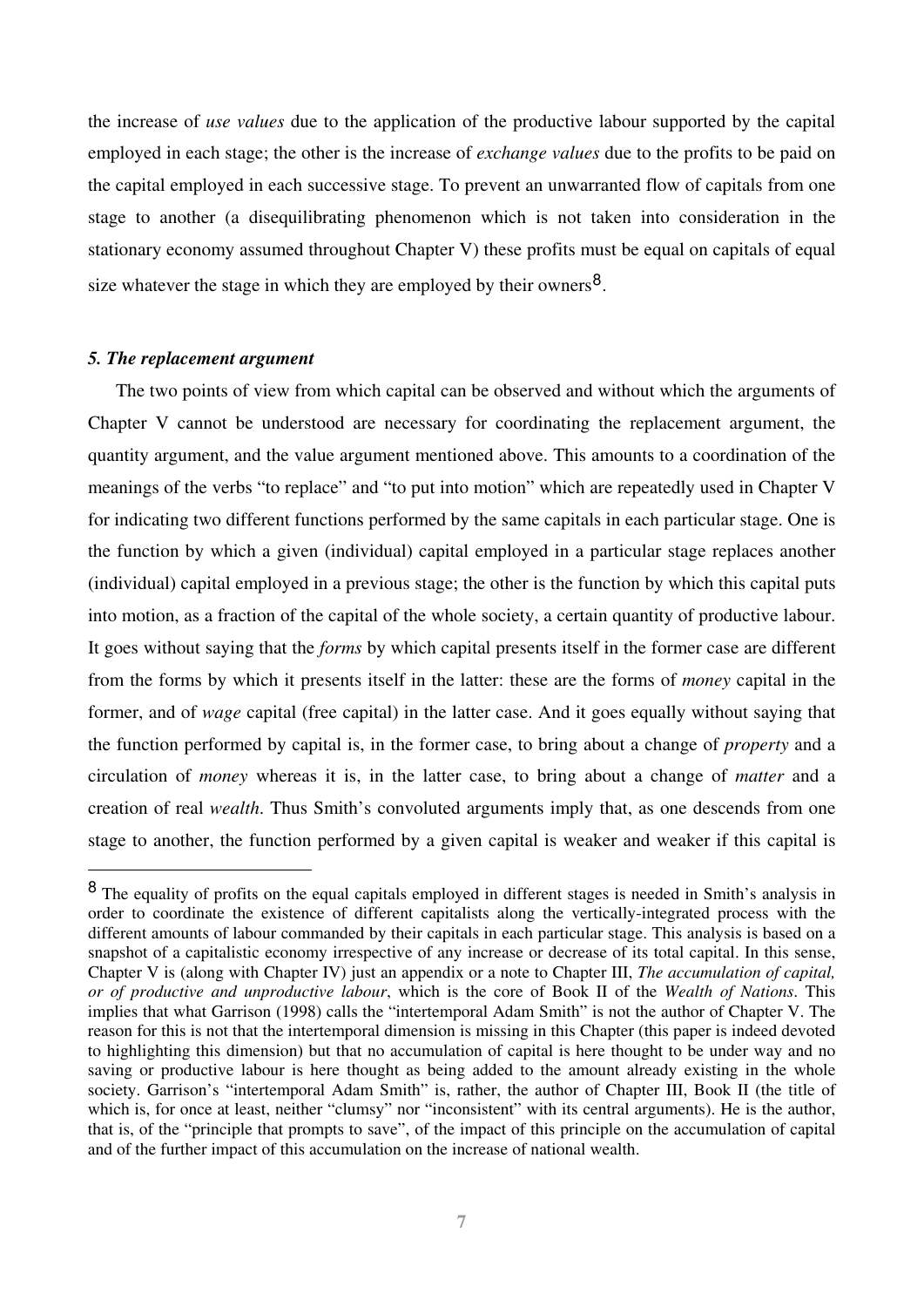considered in the former sense (i.e. from the point of view of society) whereas it is stronger and stronger if it is considered in the latter (i.e. from the point of view of an individual).

#### *6. The quantity argument.*

 $\overline{a}$ 

That a given capital contributes less and less to the employment of productive labour as one proceeds downward towards the final stage is best understood if labour is considered as *living*, rather than as *dead*, labour. For, when it comes to the initial stage, the given capital can buy nothing but *living* labour: no transformation has been carried out prior to this stage and no dead labour must accordingly be purchased by the capital employed in this stage<sup>[9](#page-8-0)</sup>. Thus Smith's famous phrase about the higher profitability of capital employed in agriculture where "nature labours along with man" must be taken to mean that in these circumstances man labours along with *nature*, i.e. with something which is *not* the product of previous labour and must *not* be purchased as the product of such labour<sup>[10](#page-8-1)</sup>. This explains why the "quantity of productive labour" that is purchased by a given capital in this stage is greater than the quantity purchased by an equal capital in any other (downstream) stage. For the amount of *dead* labour that *must* be purchased by this capital is greater and greater while the amount of *living* labour that *can* be purchased by the same capital is smaller and smaller as one moves from the initial to each subsequent stage. Hence the crucial meaning of the terms "immediately" and "indirectly" used by Smith in this connection: the quantity of productive (living) labour which is "immediately" put into motion by a capital of given size is smaller and smaller while the quantity of productive labour which is "indirectly" put into motion in previous stages by the replacement of the capitals employed in these stages is greater and greater as one moves downwards from the initial to the final stage  $11$ . Thus Smith's equal-capitals assumption

<span id="page-8-0"></span><sup>&</sup>lt;sup>9</sup> The circularity internal to the initial stage (for example, corn and iron produced by means of iron and corn) simply means that this stage has long ceased to be the initial stage in the abstract sense, or in the sense of an abstract agriculture, adopted in this reconstruction of Smith's arguments. A sophisticated attempt to come to grips with this problem can be found in Löwe's three-sectors and four-stages model (1976).

<span id="page-8-1"></span><sup>10</sup> Thus, when Smith later says that in manufactures "nature does nothing, man does all", the term nature should be intended to mean not so much (as Ricardo does in a famous passage of his *Principles*, Chapter II, p.76) the *forces of nature* but rather the *absence of produced inputs*: unlike agriculture (which epitomizes the initial stage of vertically-integrated processes), the manufacturing sector *must* rely on these inputs for turning out its output (hence the Austrian meaning of Smith's "man does all" against the naïf meaning adopted by Ricardo in his misplaced criticism of Smith's "nature does nothing").

<span id="page-8-2"></span><sup>11</sup> If *LL* represents living labour, *DL* dead labour and *K* the €100.000 capital, Smith's argument boils down

to this:  $\frac{L}{L} + \frac{D}{L} = 1$ *K DL K*  $\frac{LL}{L} + \frac{DL}{L} = 1$  with  $\frac{LL}{L} \rightarrow 0$ *K*  $\frac{LL}{L} \rightarrow 0$  and  $\frac{DL}{L} \rightarrow 1$ *K*  $\frac{DL}{\sqrt{}}$   $\rightarrow$  1 as one moves from the initial to the final stage. Consider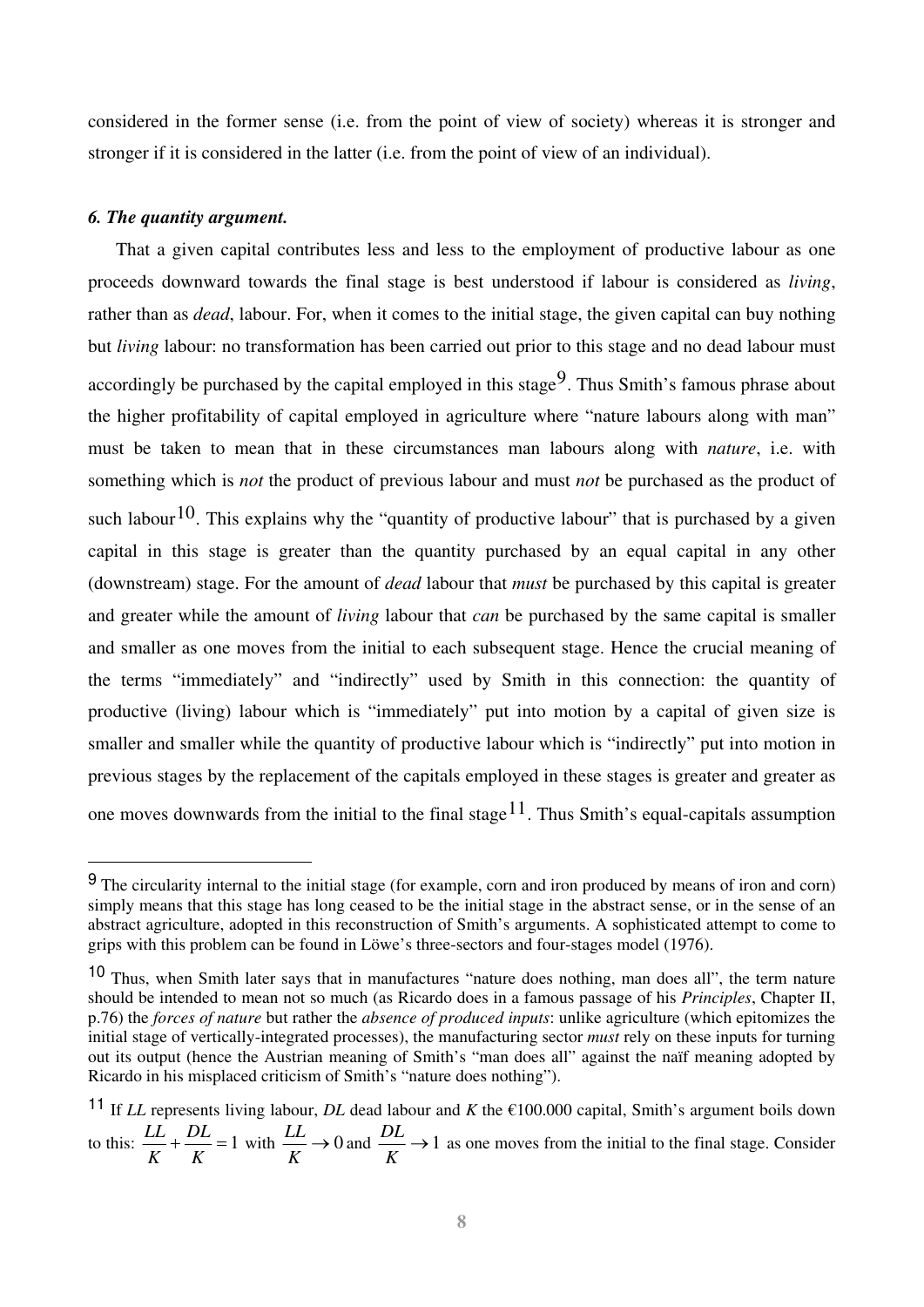reveals that his arguments are framed in terms of what can be purchased per unit of capital employed in each stage; and could be framed as well in terms of how much living and how much dead labour is required in different stages per unit of the output obtained in the final stage.

#### *7. The value argument*

 $\overline{a}$ 

In consistency with the general statement quoted at the beginning of this paper, Smith argues that the "capital employed in agriculture" puts into motion a greater *quantity* of productive labour and "adds a much greater *value* to the annual produce of the land and labour of the country, to the real wealth and revenue of its inhabitants" than an equal capital employed in any other sector (stage) (*WN*: 385, italics added). This argument reinforces Smith's ambiguity, that is embodied in that general statement but also in many other passages of his work, whereby he uses the terms *quantity* and *value* as if they were equivalent  $12$ . How, for instance, is it possible to "add a value" to the "annual produce of the land and labour of the country" which is a quantity? This question raises a problem in so far as the term value signifies something different from what it meant at the end of the section above when it was used to express the money value of an individual capital or the money value of living labour (i.e. its money wages). Then what kind of value is this that a capital of given size adds to the "annual produce of the land and labour of the country" rather than to the assets owned by the individual who made the advance? On the other hand, is not this latter addition

the similarity between these ratios and the DPLA (Direct Productive Labour Activation) and IPLA (Indirect Productive Labour Activation) ratios in Anspach (1976).

<span id="page-9-0"></span><sup>12</sup> Smith's tendency to neglect the differences between *value* and *wealth* as well as between *gross* and *net* revenue has been highlighted by Ricardo (*Principles*, Chapter XX and Chapter XXVI). But it remains to be seen whether Ricardo's criticisms have clarified Smith's ambiguities on both accounts. Concerning, for instance, Malthus's resumption of Smith's idea that "no equal quantity of productive labour [i.e. of living labour, as one should intend after our discussion above] employed in manufactures can ever occasion so great a reproduction as in agriculture", Ricardo argues that "if Adam Smith speaks of value, he is correct; but if he speaks of riches, which is the important point, he is mistaken" (*Principles*, Ch. XXXII: 429). To which it can be objected that Smith's "mistake" is a mistake only if value is *not* intended in Smith's sense of labour *commanded* but only in Ricardo's own sense of labour *embodied*. Ricardo's misunderstanding of the notion of value and the resulting weakening of the notion of productive labour seem to be at the roots not only of Ricardo's criticisms of Chapter V in his own chapter on gross and net revenue but also of the recent interpretation of the superiority of agriculture in terms of its greater "employment-generating capacities" (see for instance Spengler 1959; Hollander 1973: Ch. 10). Since, however, Hollander does not fail to point out that Smith's concern is with the maximization not of employment but of income per head, he seems to share the "Smithian" view that a *full-employment* economy need not be a *full-development* economy (Bladen 1960). Smith's concern for income per head is proved by the fact that it is the maximization of this variable (not of employment) that is hindered by Smith's *bête noire*, i.e. by any artificial redirection of capital across sectors (whether vertically integrated or not).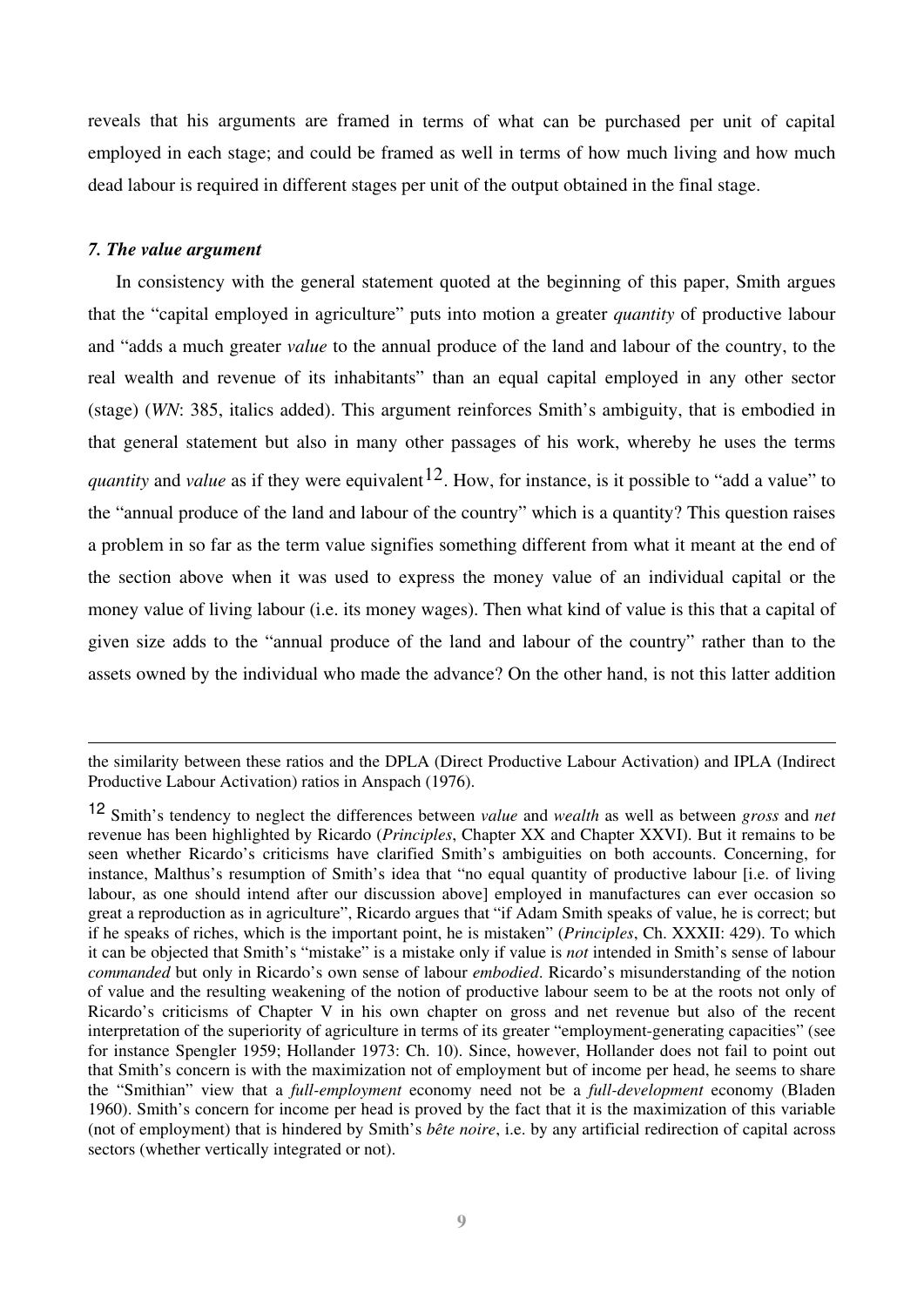the profit which is said by Smith himself to accrue to the capitals employed in any stage and which must actually be the same for capitals of equal size?

The answer can be found in Smith's chapter on productive labour (*WN, II*, III) as well as in his chapter on real and nominal value (*WN, I,* V). As for productive labour, it is known that one of Smith's definitions points to the increase of the "annual produce" resulting from the employment of this kind of labour while another points to the increase of the "power of purchasing" (commanding) more labour than the labour initially employed. As for real and nominal value, it should be noted that the value implied in the arguments based on the standpoint of society is *real* value; and that the value of the "annual produce" must accordingly be intended as the value of this produce in terms of the living labour that it exchanges for in the economy at large: the greater the "annual produce" the greater, given the wage rate, the amount of labour that it can command. Thus the "value added" to the annual produce is nothing but the extra quantity of labour commanded by the greater annual produce resulting from the (previous) employment of productive labour.

#### *8. The productivity of productive labour: an Austrian approach*

 $\overline{a}$ 

The reconstruction of the quantity and value arguments pursued above was framed in the context of Smith's own theory of value but was intended to be a step in our reconstruction of Smith's notion of "quantity of productive labour" in Austrian terms. The clue for proceeding in this direction may be taken from O'Brien (1975) and Negishi (1989). In their discussion of Chapter V these authors suggest that "the quantity of productive labour implies not only the number of labourers but also their productivity" (Negishi 1989: 96) and that the "greatest quantity of productive labour" (put into motion in agriculture) means "the most productive of productive labour" (O'Brien 1975: 208). These suggestions refer us back to Malthus's idea of a "scale of productiveness" of productive labour<sup>[13](#page-10-0)</sup> and call for an answer to the problem as to whether the quantity and productivity (or "productive powers" in Smith's terms) of productive labour should be measured in the same manner as the quantity and productivity of *any* kind of labour.

This issue may be tackled by noticing in the first place that one thing is to ascertain what an individual *capital* does in each stage of the vertically-integrated process; another thing is to ascertain what the productive *labour* put into motion by this capital does in the same stage. We have

<span id="page-10-0"></span><sup>13</sup> Malthus's idea of a scale of productiveness applies to labour as such (regardless of whether it is productive or unproductive) and was dropped in the second edition of the *Principles* (1836). This was done for good reasons (not to be discussed here) and does not prevent us for reviving Malthus' idea with exclusive regard to *productive* labour.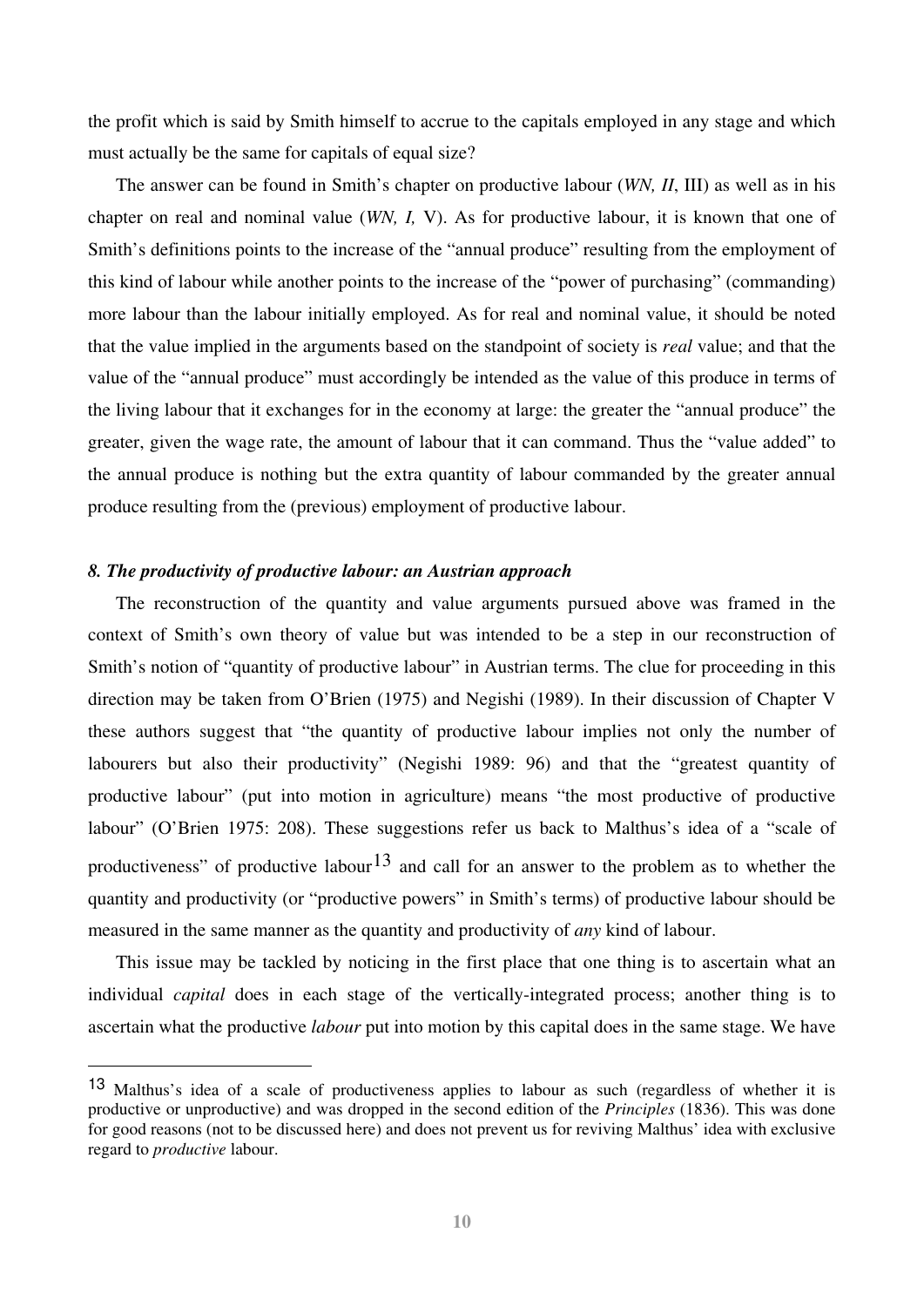seen above that an individual capital performs two functions (it puts into motion productive labour either "immediately" or, by replacing another capital, "indirectly") and that productive labour performs two functions as well (it increases the annual produce and adds a value to this produce). Now it should be added that, however inaccurate Smith's language may be, his "annual produce" is nothing but the output of the last stage, i.e. the "necessaries, conveniences and amusements" which constitute the "conveniency of the society": this is the fund from which wages and profits (plus rents when the case arises) are paid. Thus the profits to be paid on the capitals replaced at the end of any stage are drawn from the output of the final stage resulting from the productive labour put into motion in all the (previous) stages. This output is the greater the greater the "quantity" of productive labour employed in the previous stages or, which comes to the same thing, the larger the number of stages preceding the final stage; or, again, the greater the "vertical" division of labour from one stage to another. Since, however, the annual produce that commands living labour is the produce created in the final stage, both the quantity and the value of this annual produce are the greater the more distant from the last stage is the productive labour employed in each preceding stage. This implies the Austrian principle of the greater productivity of roundabout methods of production<sup>[14](#page-11-0)</sup>.

Once this principle is established and once the division of labour has spread accordingly, we can look at an economy from a "vertical" as well as from an "horizontal" point of view: in the latter case, the economy looks like a set of different sectors coexisting at any particular time whereas in the former case it will appear as what we have noticed above, i.e. as a set of vertically integrated sectors each of which corresponds to a different stage. In the same sense, Smith's "quantity of productive labour" can be split into two notions: one is the *horizontal*, the other is the *vertical* quantity of productive labour. The question as to how much productive is productive labour

<span id="page-11-0"></span><sup>14</sup> Negishi's assertion that a slower turnover of capital and a greater use of tools and materials per worker are associated with a greater division of labour implies a "vertical" view of this division and may be used to extend his own hint that there is "a strong resemblance" between an increase in the division of labour and the lengthening of roundabout methods of production (1989: 95ff. and note 14). Negishi's reconstruction of Chapter V, however, is based on the relation between the accumulation of capital and the division of labour and is accordingly focused on this division being *increased* rather than, as assumed in Chapter V, being taken as *given*; or, which comes to the same thing, on the fixed-circulating capital ratio *changing* from period to period rather than, as implied by Smith's silence in this connection, remaining *constant* from stage to stage in a given period. A more explicit recognition of Negishi's "strong resemblance" is provided by Hollander (1973: 152-3) although Hollander does not make use of it in his own reconstruction of Chapter V. It should be noted that a Classical-Austrian line in the theory of capital runs throughout the development of this theory. See, for instance, Senior (1836), Young (1928), Hicks himself (1973) and Bowley (1975). It should finally be noted that this line of thought is concerned with the notion and context of *productivity* (rather than *production*) and is focused therefore on the *deepening* (rather than the *widening*) of capital. It should also be added that the greater productivity of roundabout methods of production is, in classical terms, the greater productivity of productive labour in terms of *final* output.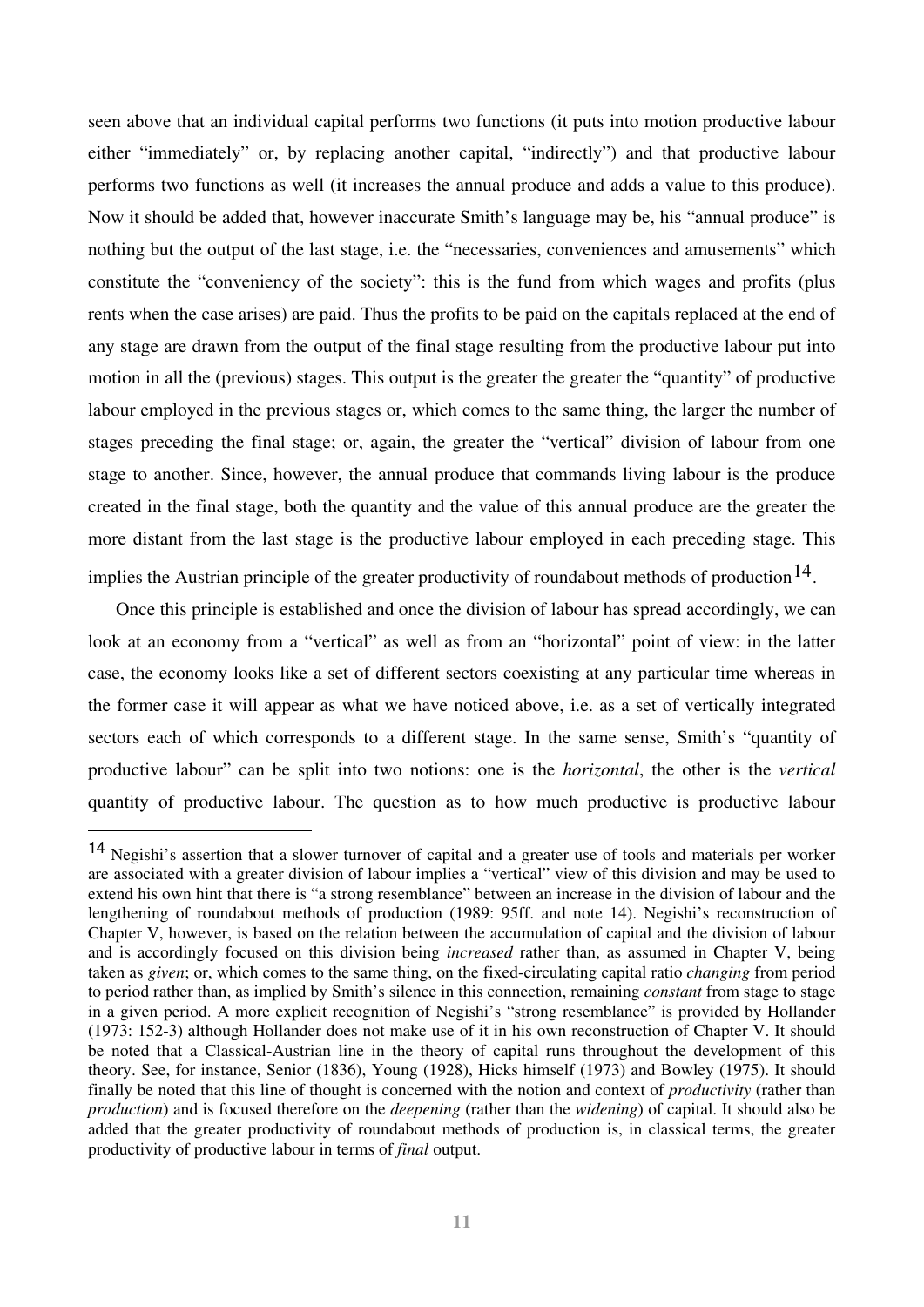pertains, therefore, to the second rather than to the first of these notions. Although both of them include the element of time (a typical ingredient of productive labour), they differ in this, that while the "horizontal" quantity of productive labour answers the question as to how many man-years of productive labour (how many "productive labourers" in Smith's elementary words) are employed *in one year*, the "vertical" quantity of productive labour answers the question as to how many manyears of productive labour are employed *for how many years*[15](#page-12-0).

Thus Smith's "annual produce" may be said to increase because the quantity of productive labour increases either in its horizontal or in its vertical dimension. It should however be noted that what does increase in the second case is not only the *produce*; it is also the *productivity* of productive labour. For one thing is the increase in the annual produce (or in its value in terms of the labour it will command), another thing is the number of times a profit must be paid on each  $€100.000$  capital employed in each stage, these two things being coordinated by the condition that the increase of the annual produce be great enough (and its forms be fit enough) to pay not only the profit on the given capital employed in the final stage but also the profits on the capitals employed in all previous stages. Hence the greater productivity (in terms of final output) of the productive labour put into motion in the earlier stages and the need for distinguishing the productivity of productive labour from the productivity of labour *as labour*: while the productivity of labour as labour is measured in terms of the *contemporaneous* output produced by a given amount of any kind of labour, the productivity of productive labour is rather measured in terms of the *future* profit (in the sense of "positive profit", i.e. of an increase of the annual produce in its final forms) that result from employing productive labour in all the previous stages of production. This future profit is the fund from which the profits paid on the "equal capitals" employed in each stage are drawn and corresponds to the *compound profit* of the vertically integrated process taken as a whole.

The relation between the profits paid throughout the stages and the compound profit generated by the vertically integrated process as a whole is not discussed in Chapter V. It had been hinted at by Smith, however, in a previous chapter where he argued that "in the progress of the manufacture not only the number of profits increase, but every subsequent profit is greater than the foregoing; because the capital from which it is derived must always be greater" (*WN, I,* VI: 57). This "progress

<span id="page-12-0"></span><sup>&</sup>lt;sup>15</sup> The distinction between horizontal and vertical quantity of productive labour can be regarded as an early image of Jevons' distinction between the "amount of capital invested" ["employed" in Smith's language] and the "amount of investment [employment] of capital" (Jevons, 1879: 249) and corresponds to Wicksell's distinction between the growth of capital "in height" and "in breadth" (Wicksell, 1934, Vol.1). On Jevons as a link between the Classics and the Austrians, see Schumpeter (1954: 902ff).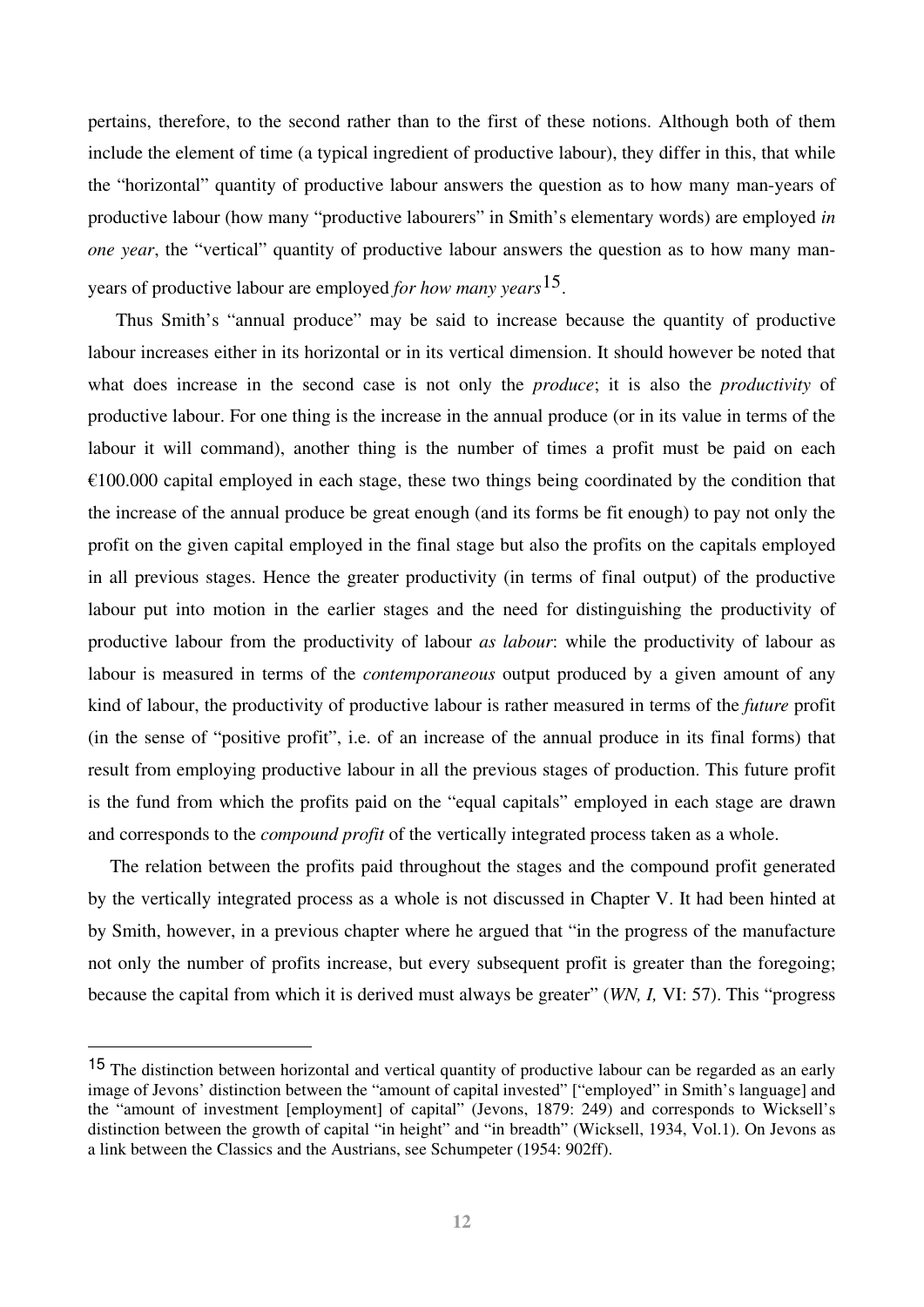of the manufacture" has nothing to do with what Smith calls elsewhere the "progress of improvement"[16](#page-13-0). The former, one is tempted to say, is a *vertical* progress. The idea of a vertical progress is confirmed by Smith himself when he later refers to the "stages of manufacture" to conclude that "the rise of profit operates like compound interest" (*WN, I,* IX: ). This idea raises the following question: since the "number of profits" increases with the increase in the number of stages, how is it possible to *produce* a compound profit out of which all these profits can be *paid*? Smith's answer is indirect and vague. From what was argued above, however, it results that the missing answer should come from the principle of the higher productivity of the productive labour employed in the earlier rather than in the later stages of the process<sup>[17](#page-13-1)</sup>.

#### *9. The international argument*

 $\overline{a}$ 

From what was argued above it results that arguments (a) (b) and (c) focus on the question as to whether a capital of given size commands a greater or smaller quantity of living labour (and, consequently, a smaller or greater quantity of dead labour) in different stages of the vertically integrated process. In the middle of Chapter V, however, Smith shifts his analysis from this question to the question as to whether the "equal capital" employed in a *given* stage of this process, i.e. in the stage of the wholesale trade, contributes to the formation of the "real wealth and revenue" of *one* country (the merchant's country of residence) *or* of *another*. Starting from the idea that the capital of a wholesale trader replaces two distinct capitals (i.e. the capital employed in the production of a particular commodity in one *region* of the world and the capital employed in the production of a different commodity in *another*) and that this trade comes in three sorts (home trade, foreign trade of consumption and carrying trade), Smith simply argues 1) that, if the two regions are parts of the merchant's country of residence (home trade), the merchant's capital enables two capitals to continue their operations in this country (thereby pushing forward two vertical processes and thus contributing twice to the formation of the wealth of this country); 2)

<span id="page-13-0"></span><sup>16</sup> This latter kind of progress is the specific object of Book III and will be discussed below in Section 10.

<span id="page-13-1"></span><sup>17</sup> If, for instance, 1 unit of labour *L* is assumed to produce 1 unit of output *Q* in time *t*, 2 units of *<sup>L</sup>* employed in two consecutive periods *t-1* and *t* according to a "wisely chosen" roundabout method of production must result in more than 2 units of *Q*. It follows that the amount of *Q* exceeding 2 units is entirely due to the unit of labour employed in period *t-1* and represents the higher productivity of this unit of labour (measured in terms of final product) compared to the unit employed in period *t*. Since, however, what applies to  $L_{t-1}$  applies also to  $L_{t-2}$ ,  $L_{t-3}$ ,  $L_{t-4}$ , it can be concluded that the earlier the stage in which 1 unit of labour is applied the higher is its productivity in terms of the final product (or, which comes to the same, the higher the productivity of direct labour in terms of this product).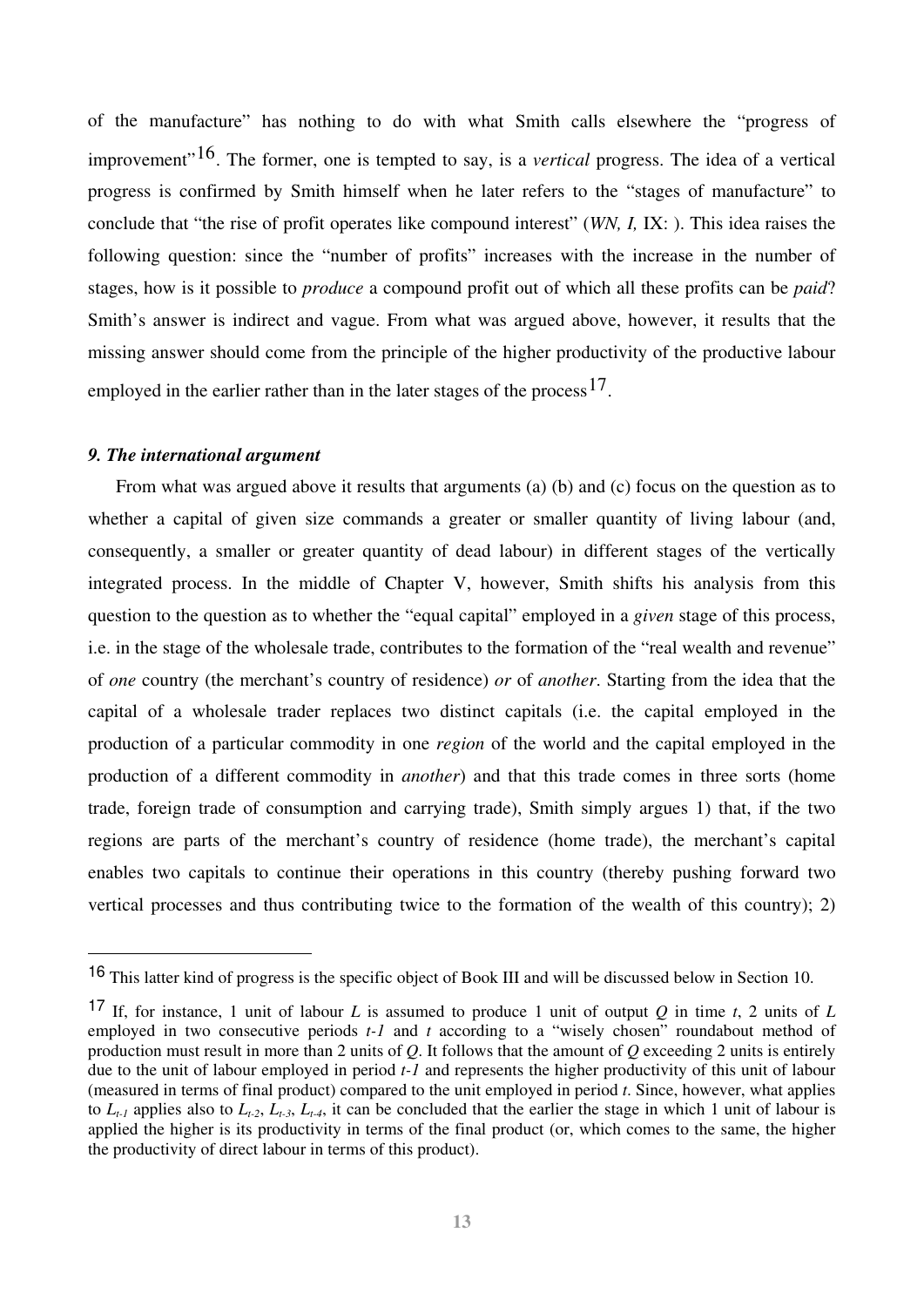that, if one region belongs to one country and the other region to another (foreign trade of consumption), the merchant's capital enables one capital to continue its operations in his country and the other capital in a different country (thereby pushing forward only one vertical process in any of these countries); and finally 3) that, if both regions belong to countries other than the merchant's country of residence (carrying trade), the situation is even worse. For "the capital of the Dutch merchant, which carries the corn of Poland to Portugal, and brings back the fruits and wines of Portugal to Poland, replaces by every such operation two capitals, neither of which had been employed in supporting the productive labour of Holland", i.e. in creating the "real wealth and revenue" of the merchant's country of residence (Holland) (*WN*: 389ff.)<sup>[18](#page-14-0)</sup>.

Thus Smith's "international argument" adds little to the analytical weight of arguments (a), (b) and (c) and rather seems to be an introduction to Smith's attack on Mercantilism which is fully developed in Book IV<sup>[19](#page-14-1)</sup>.

#### *10. The stages-of-growth argument*

 $\overline{a}$ 

While the international argument differs from arguments (a), (b) and (c) in the sense that it is focused on a given stage (sector) of the vertically-integrated process (the wholesale trade) and tackles the question of the international allocation of the benefits resulting from the employment of capital in this stage, the stages-of-growth argument, or argument (e), shifts the analysis from the *static* approach of all previous arguments to the *historical* approach adopted in Book III, *Of the* 

<span id="page-14-0"></span><sup>18</sup> Smith's strictures against the second and third sort of the wholesale trade are compounded by his observation that "the returns of the foreign trade of consumption are very seldom so quick as those of the home-trade" (*WN*: 390). This argument has been criticized by Cannan on the grounds that if this doctrine had been applied earlier in the chapter "it would have made havoc of the argument as to the superiority of agriculture" (*ibid*.: n.1). Cannan's criticism, however, ignores another aspect of the equal-capitals assumption, namely that these capitals are not only of equal *size*: they are also of equal time of *circulation*. Indeed, when Smith comes to this form of the wholesale trade in the context of argument (d), he notes not only that one of two capitals replaced by the merchant's capital belongs to another country but also that this capital circulates more slowly than previously assumed. Now a capital that circulates, for instance, twice as slowly as another capital is equivalent to one half of this capital and cannot be considered a capital "equal" to it (hence the damage inflicted to the home country by an artificial redirection of this capital into the foreign trade).

<span id="page-14-1"></span><sup>19</sup> This attack is anticipated as follows in Chapter V: "The riches, and so far as power depends upon riches, the power of every country, must always be in proportion to the value of its annual produce, the fund from which all taxes must ultimately be paid. But the great object of the political economy of every country, is to increase the riches and power of that country. It ought, therefore, to give no preference nor superior encouragement to the foreign trade of consumption above the home-trade, nor to the carrying trade above either of the other two" (*WN*: 394). However, since carrying trade is "the natural effect and symptom of great national wealth" albeit not its "natural cause", Smith's policy prescription is intended only for those statesmen who "seem to have mistaken the effect and symptom for the cause" (*WN*: 395).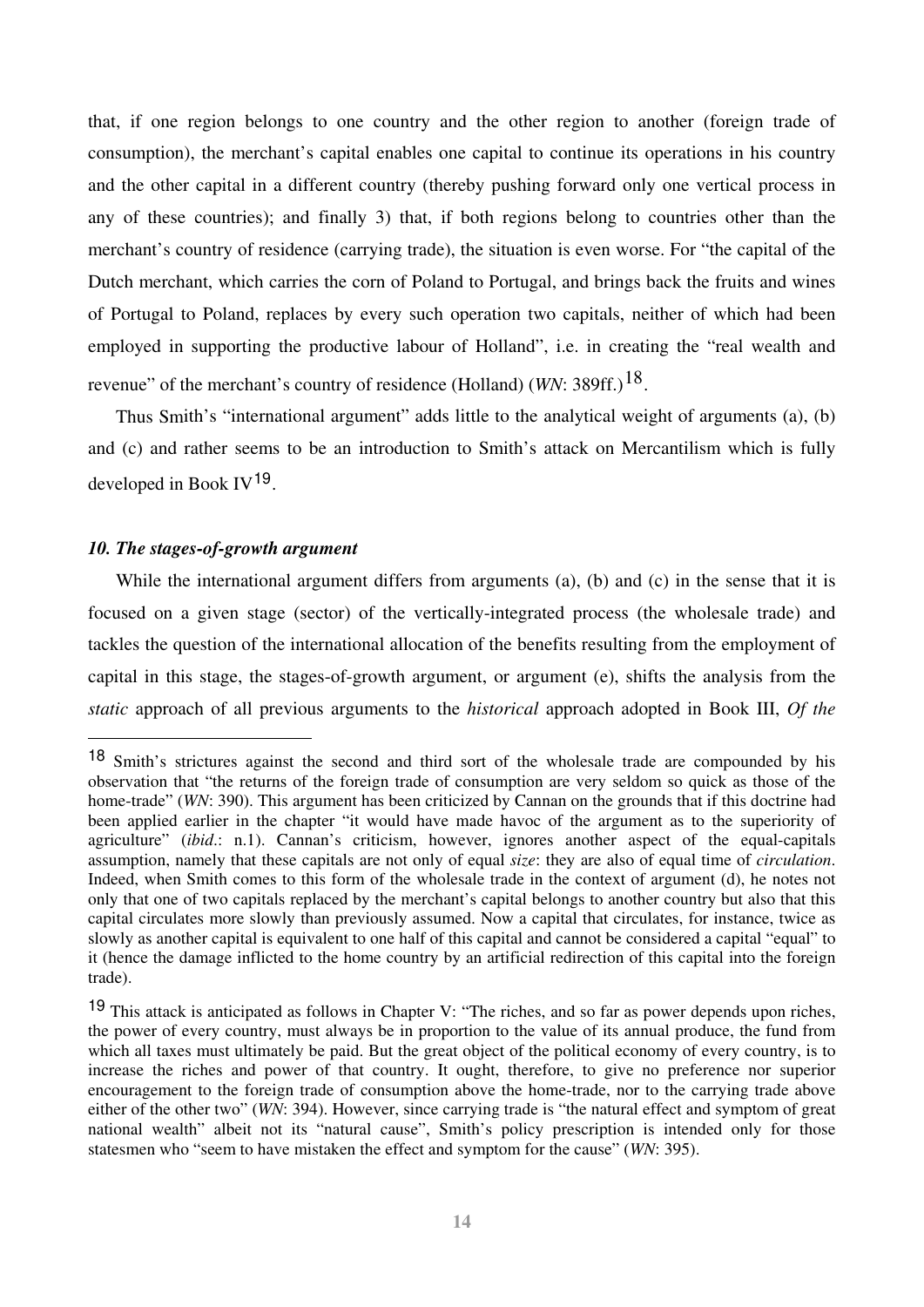*different Progress of Opulence in Different Nations* to which this new argument more properly belongs<sup>[20](#page-15-0)</sup>. Thus what in Chapter V is regarded as a step in the journey by which the rude produce is turned into the final output of a particular country in a given year, is now reconsidered as a step in the journey by which a growing economy moves from one phase of development to another. Thus the stages of vertically integrated sectors of Book II become in Book III the stages of development of an economy growing "according to the natural course of things". This course is said by Smith to run in such a manner that "the greater part of the capital of every growing society is, first, directed to agriculture [first stage], afterwards to manufactures [second stage], and last of all to foreign commerce [final stage]" (*WN*: 405).

This change of approach is not without analytical consequences. While, for instance, arguments (a), (b), (c) and (d) above imply that individuals must be *indifferent* between employing their capitals in one stage or another of the vertical progress of manufacturing (due to the equal profits paid on equal capitals and however diverging their contributions to the real wealth and revenue of the country may be), the central thesis of argument (e) is that at the beginning of the "natural course of things" these individuals, far from being indifferent, do indeed *prefer* to employ their capitals in the initial stage (agriculture) or, after this natural course has taken off, in a subsequent stage (home trade or foreign trade, for example). The motives for the two kinds of behaviour are, accordingly, different. While in arguments (a) (b), (c) and (d) the behaviour of capitalists is determined by their expectations of equal profits from the "equal capitals" employed in any stage, in argument (e) this behaviour depends not so much on the greater profitability of the capitals employed in the earlier stages but either on the alleged *necessity* of growing food for the subsistence of a given population or on the alleged *security* resulting from the "natural inclinations of man" to have his capital "under his view and command" (*WN, III,*  $I$ *i*)<sup>[21](#page-15-1)</sup>. It should, however, be noted in support of Smith's consistency that what prompts individuals to prefer agriculture at the beginning of the "natural course of things" and to be indifferent between agriculture and other stages later on is, barring the

<span id="page-15-0"></span><sup>20</sup> The approach implied in the historical argument dates back to the *Lectures on Jurisprudence* where, however, it serves a different aim (Campbell and Skinner 1976: 11-6). On the relationship between Smith's economic analysis and his "theory of economic history", see Campbell and Skinner again (*ibid*.: 1-60).

<span id="page-15-1"></span><sup>21</sup> The weakness of Smith's argument (e) lies not so much in the motives which set the "natural course of things" into motion but rather in his failing to explain *why* a growing economy should move to ever new stages. Consider, however, some arguments made by Smith elsewhere such as the one about the nature of agriculture as not admitting "of so many divisions of labour, nor of so complete a separation of one business from another, as manufacture" (*WN*: 9-11); or as the argument about the desire of food being "limited in every man by the narrow capacity of the human stomach" (*ibid*.: 183).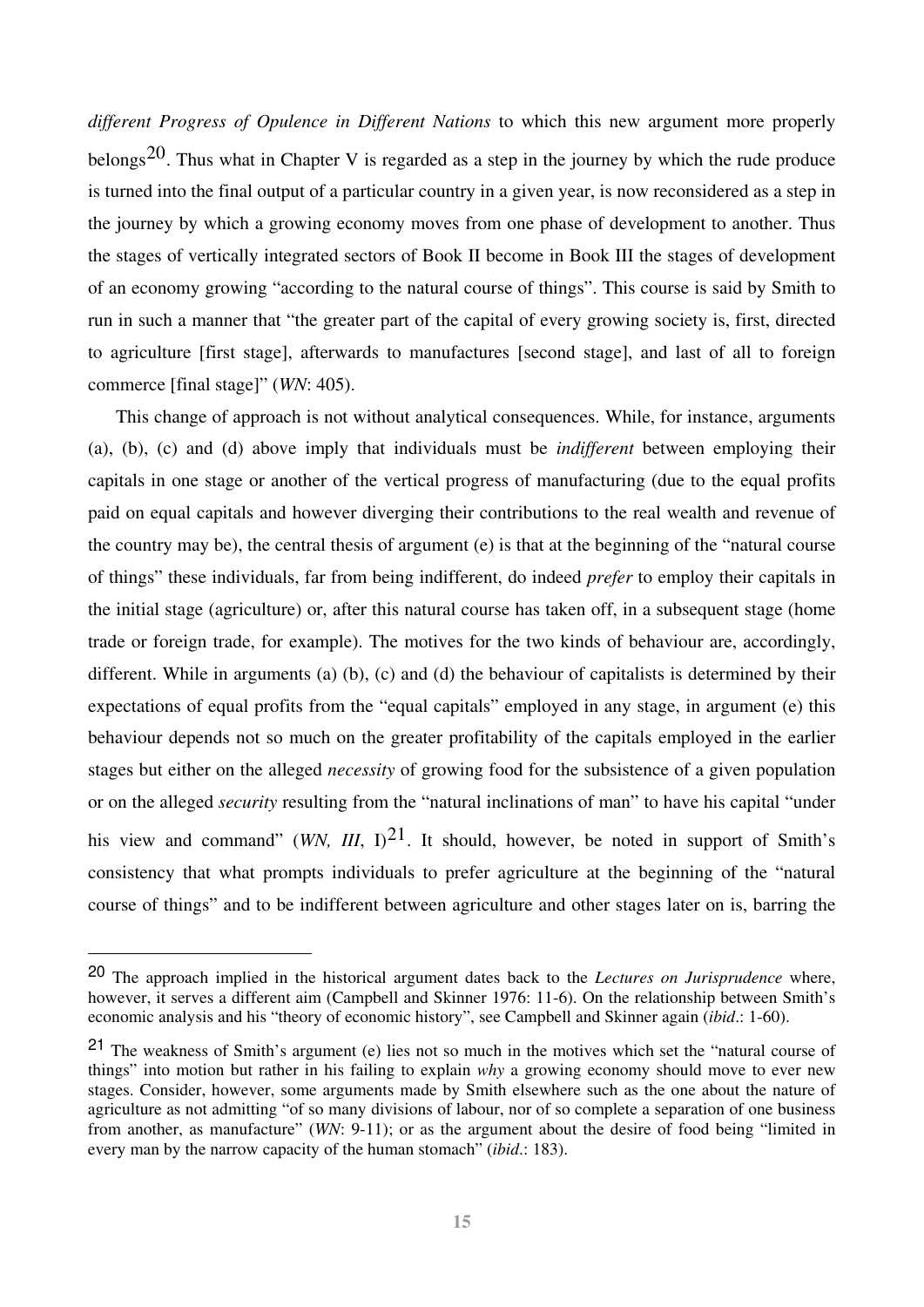details discussed above, the unifying *principle of natural liberty*. It is this principle which allocates the capitals of individuals throughout the vertically integrated processes of a fully-developed economy and which directs as well these very capitals into agriculture rather than elsewhere at the beginning of the "natural course of things"<sup>[22](#page-16-0)</sup>.

#### *11. Concluding remarks*

 $\overline{a}$ 

It was argued above that the supposed "ambiguous, confusing and mutually inconsistent" argument of Chapter V can be split into five different arguments. These have been identified above as (a) the quantity argument, (b) the value argument, (c) the replacement argument, (d) the international argument and (e) the stages-of-growth argument. Arguments (a), (b), (c) and (d) have been reconstructed above in the light of the Austrian notion of the higher productivity of timeconsuming (roundabout) methods of production along with the distinction (which is shared by Böhm-Bawerk and which supports the whole of Smith's theory of capital) between the point of view of an individual and the point of view of society.. These arguments imply that "capitals of given size" play different roles in different stages of the same production process depending on whether they are considered from the point of view of their individual owners (to them they must yield the same profit, whatever the stage) or from the point of view of society (the amount of productive labour they command in each stage and the volume of output they contribute to the final stage are different from stage to stage). Arguments (a), (b), (c) have been distinguished above in one sense from argument (d) and in another sense from argument (e) while arguments (a), (b), (c), (d) and (e) have been distinguished in turn from the arguments of Chapter III, Book II, on the "principle that prompts to save" and on the accumulation of capital as such. The upshot of this reconstruction is that Smith's "agriculture", "manufactures", "wholesale trade" and "retail trade" can be viewed as the stages of vertically integrated processes (sectors) according to the modern notion of vertical integration. This view has made it possible to go deeper into Smith's notions of quantity and productivity ("productive powers" in Smith's own terms) of productive labour and to bring to light the roles played by this quantity and productivity in their *vertical* and *horizontal* dimensions in the formation of the "real wealth and revenue" of a society as well as of the "revenue or profit" of its individual members.

<span id="page-16-0"></span> $22$  This is an indirect proof that the ultimate aim of Chapter V is to pave the way for the attack on Mercantilism carried out in Book IV rather than for a defence of Physiocracy. This "system of political economy" is partly criticized in Book IV and may have influenced Smith's arguments of Chapter V on different grounds than those usually noticed.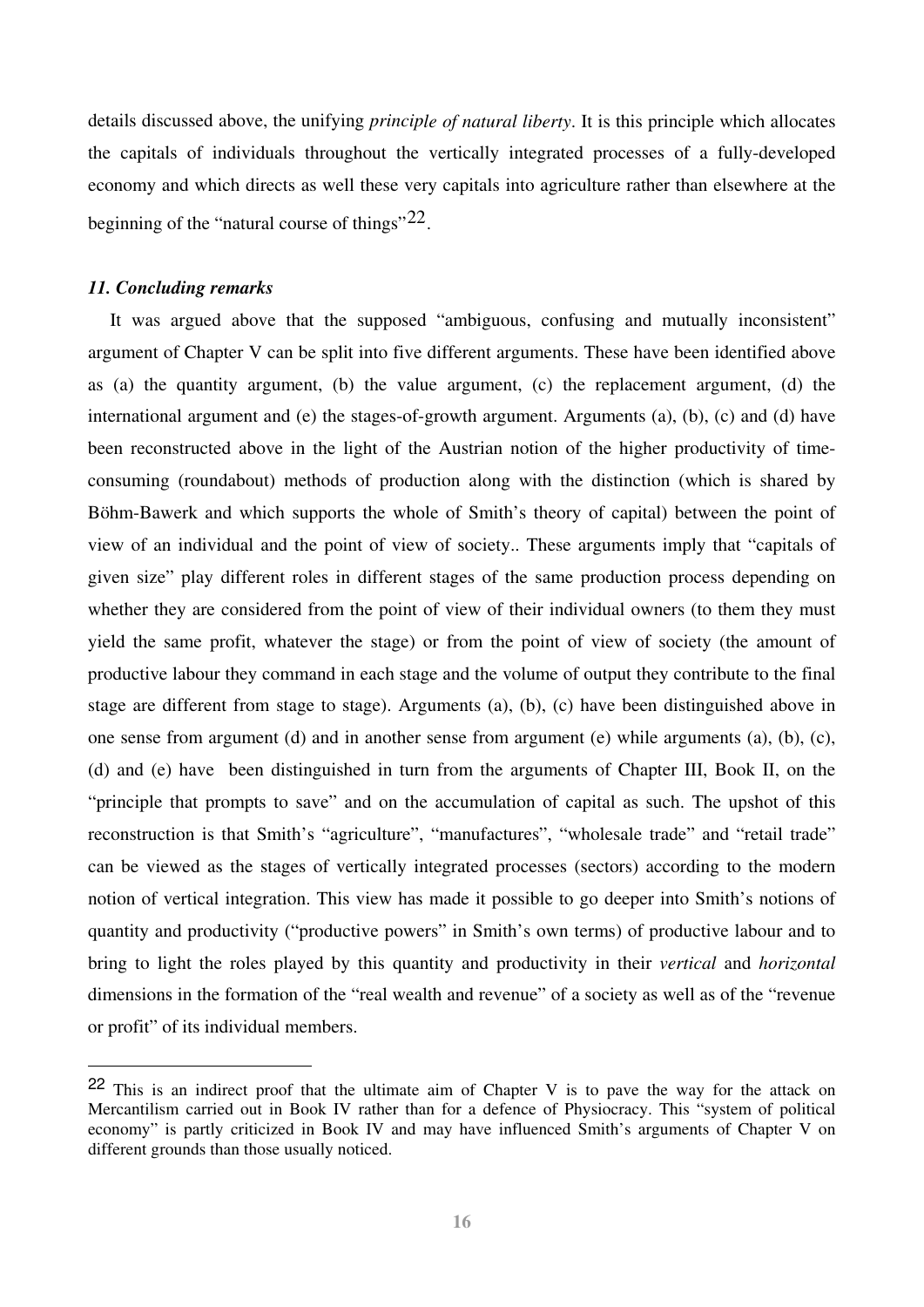The aim of the whole paper was not to determine what Smith meant by his "tortuous" arguments. It was, rather, to determine what Smith should have meant to be consistent with other parts of his theory. This aim has been achieved by showing that the Austrian notions of time-consuming methods of production and vertical division of labour can be used not only to separate the chaff from the wheat in what is just a section of Smith's theory of capital but also to strengthen the everlasting wheat that can still be found in the whole of this theory.

#### **References**

- Anspach R. (1976). Smith's Growth Paradigm. *History of Political Economy*: 494-514
- Blaug M. (1990). *Economic Theory in Retrospect*. Cambridge: Cambridge University Press
- Bladen V.W. (1960). Adam Smith on Productive and Unproductive Labour: A Theory of Full Development. *Canadian Journal of Economics and Political Science*: 625-30
- Böhm-Bawerk E. v. (1888 [1959]), *Capital and Interest*, Vol. II: *Positive Theory of Capital*, South Holland, Libertarian Press
- Bowley M. (1975). Some Aspects of the Treatment of Capital in *The Wealth of Nations*. In Skinner A.S. and Wislon T. (eds). *Essays on Adam Smith*. Oxford: Oxford University Press
- Campbell R.H. e Skinner A.S. (1976). General Introduction. In Campbell R.H. and Skinner A.S. (eds). *The Glasgow Edition of the Works and Correspondence of Adam Smith*. Oxford: Oxford University Press, Vol.I: 1-60
- Cannan E. (1917). *A History of the Theories of Production & Distribution in English Political Economy from 1776 to 1848*. London: Percival & Co. (Kelley, 1967)
- Garrison R.W. (1998). The Intertemporal Adam Smith. *The Quarterly Journal of Austrian Economics*, 51-60
- Hayek F. v. (1941), *The Pure Theory of Capital*, London: Macmillan
- Hicks J.R. (1973). *Capital and Time*. Oxford: Clarendon Press
- Hollander S. (1973). *The Economics of Adam Smith*. Toronto: University of Toronto Press
- Jeck A. (1994). The macrostructure of Adam Smith's theoretical system: a reconstruction. *European Journal for the History of Economic Thought*: 552-76
- ---(1998). Sectoral analysis of production in Adam Smith. In Kurz H.D. and Salvadori N. (eds), *The Elgar Companion to Classical Economics*. Vol.II: 353-9
- Löwe A. (1976). *The Path of Economic Growth*. Cambridge: Cambridge University Press
- Marshall A. (1961). *Principles of Economics*. London: Macmillan, 9<sup>th</sup> edn
- McCulloch J.R. (1864). *Principles of Political Economy*. Edinburgh (Kelley, 1965)
- Meacci F. (2006). The competition-of-capitals doctrine and the wage-profit relationship, in Salvadori N. (ed.), *Economic Growth and Distribution. On the Nature and Causes of the Wealth of Nations*, Aldershot: Edward Elgar, pp.58-74
- Negishi T. (1989). *History of Economic Theory*. Amsterdam: North-Holland